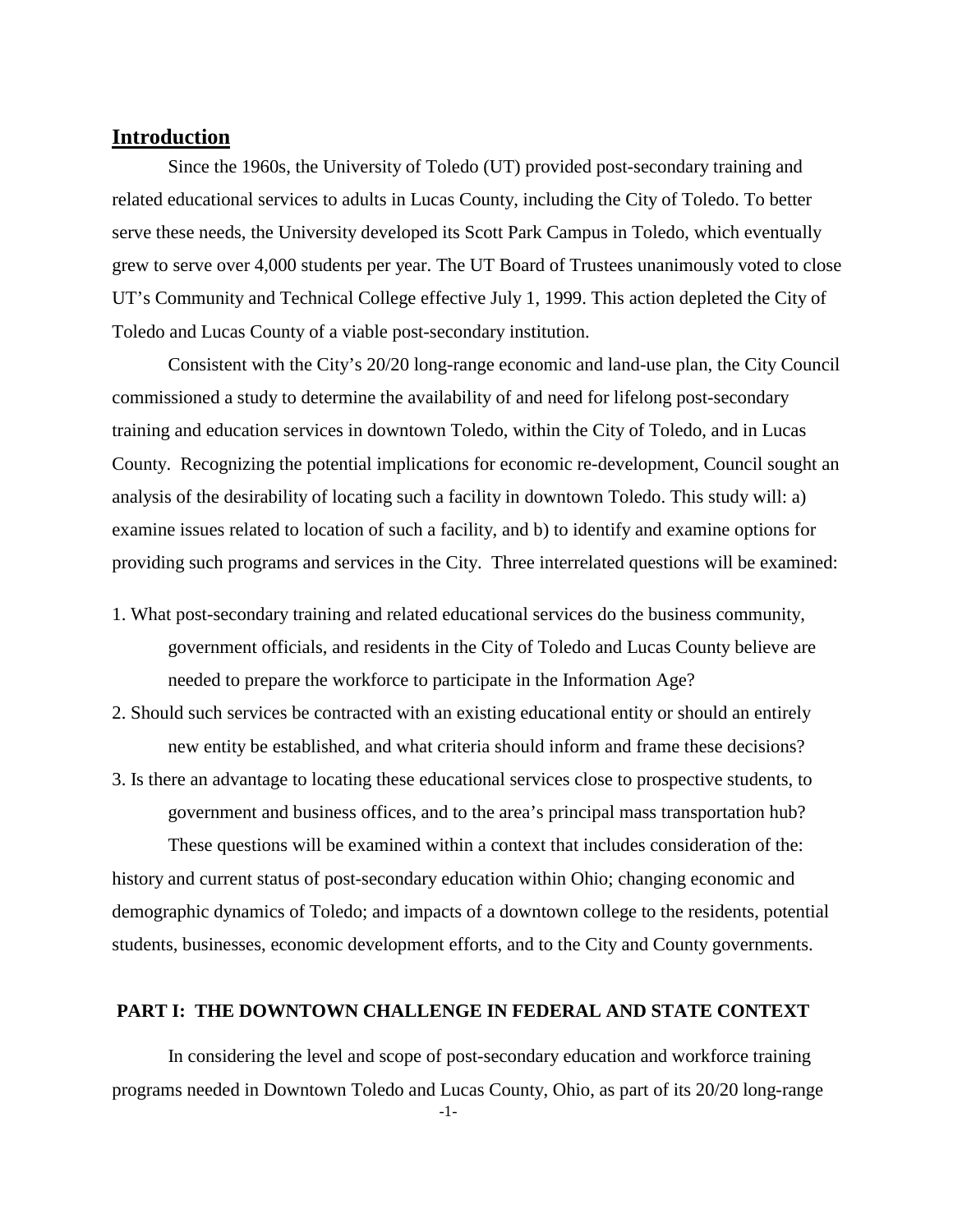plan, business and civic leaders have a unique challenge and opportunity. The community and state community colleges in Cincinnati, Cleveland, Columbus, and Dayton are part of their thriving downtowns.<sup>1</sup> It must be acknowledged that the existence of a college within a downtown era has a significant effect on nearby business development and economic stability.

Beginning in 1937, the University of Toledo (UT) operated its "Junior College," and later, beginning in 1965, its Community and Technical College (hereafter, ComTech) as a public subbaccalaureate institution. The closing of ComTech in July 1999 has limited the access to low tuition, sub-baccalaureate programs and services for citizens of downtown Toledo and Lucas County, despite UT and other colleges continuing to offer post-secondary sub-baccalaureate credit and non-credit courses in the downtown and near downtown areas of Toledo.

The most common institutional form of post-secondary, sub-baccalaureate education is the community college. Therefore, we will focus generally on that institutional form as an indicator of sub-baccalaureate dynamics and issues. Nationally, most community colleges were established between 1955 and 1975, growing from fewer than 600 to more than  $1,200^2$  (Phillippe & Patton, 1999, pp 10-11). By 1980, expanded participation had resulted in the establishment of the world's first mass system of post-secondary education.

Between 1965 and 1975, a new community college campus opened at the rate of one per week. While the pace of institutional establishment has dramatically slowed by the late  $1970's$ ,<sup>3</sup> enrollment at two-year colleges has grown from 2.4 million in 1970 to 4.2 million in 1980 to over 10.4 million in the fall of 1999 or over 44% of all U.S. undergraduates. <sup>4</sup> Over half (5.4 million) of these students enrolled in for-credit courses and the rest in non-credit courses.

#### **A. State Policy and Under-investment in Ohio's Education System**

<sup>&</sup>lt;sup>1</sup> For example, Dayton has 21,000 students in their downtown Sinclair Community College. Cleveland's Cuyahoga Community College has about 4,000 students attending their downtown campus. Cleveland State University has about 15,700 students in downtown Cleveland.

 $2\,$  Kent A. Phillippe and M. Patton, M. (1999). National Profile of Community Colleges: Trends and Statistics (Third Edition). Washington, DC: Community College Press.<br><sup>3</sup> Arthur M. Cohen and Florence B. Brawer (1996). The American Community College, p. 15.

<sup>-2-</sup> <sup>4</sup> American Association of Community College web site, http://www.aacc.nche.edu/allaboutcc/snapshot.htm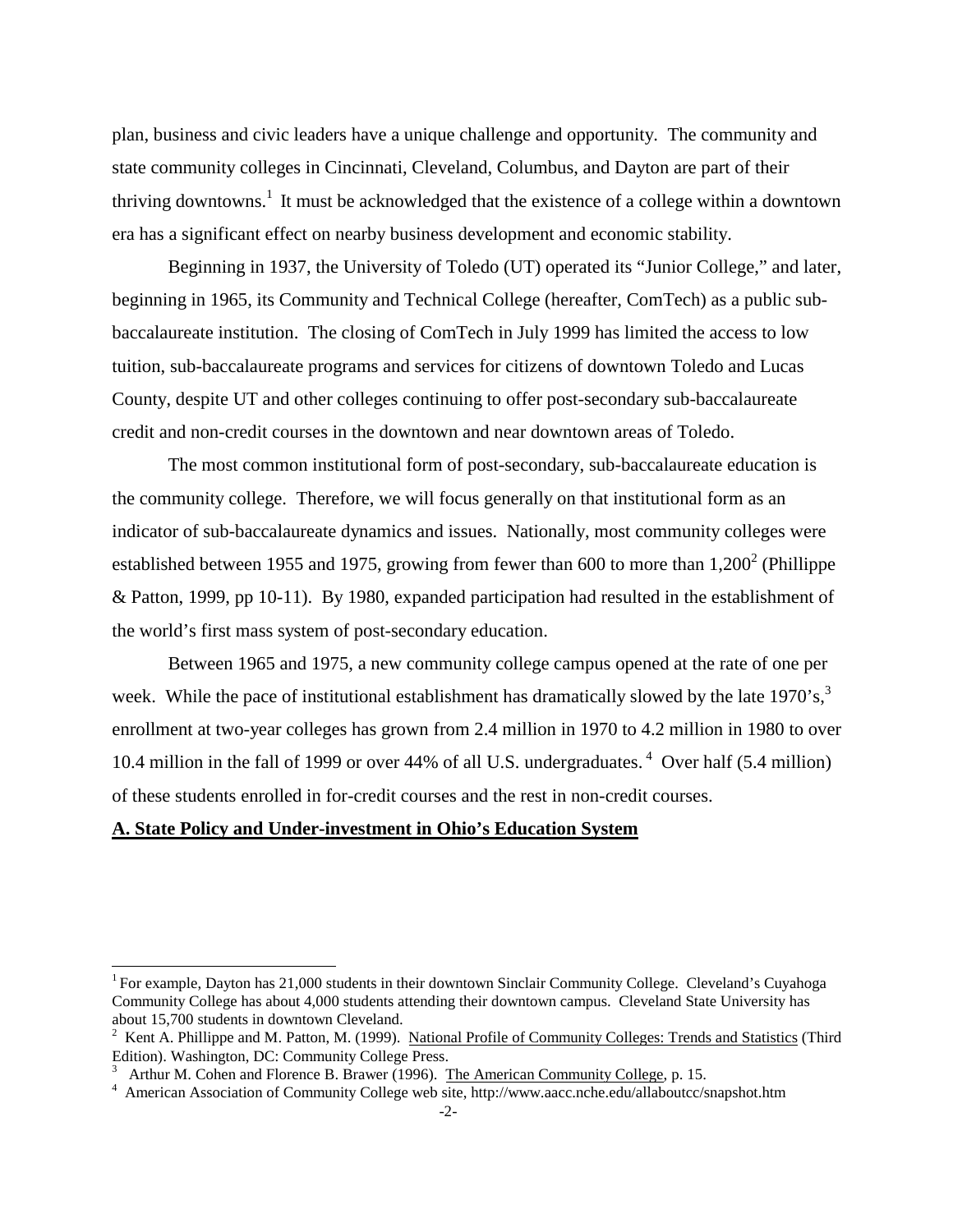As Table 1 shows, Ohio's system of public higher education evolved differently at *both* the baccalaureate and sub-baccalaureate levels than did those of other Mid-Western states such as Michigan or Illinois.<sup>5</sup> In 1960, Ohio's public university system consisted of Bowling Green,

# **Table 1**

### **Diversity of Structure of Higher Education in Illinois, Michigan, and Ohio**

|                           |     |         | No. of Fall '96 Enrollment | Distribution of                     | <b>Enrollment Ratio,</b> |
|---------------------------|-----|---------|----------------------------|-------------------------------------|--------------------------|
| <b>Illinois</b>           |     |         | Colleges Number %          | Public Enrollment 2- to 4-Year, F96 |                          |
| <b>PUBLIC</b>             |     |         |                            |                                     |                          |
| Two-Year                  | 49  | 337,716 | 47.0                       | 63.6                                |                          |
| Four-Year                 | 12  | 192,532 | 26.8                       | 36.4                                |                          |
| Sub-total:                | 61  | 430,248 | 73.8                       | 100.0                               | 2:1                      |
| <b>PRIVATE</b>            |     |         |                            |                                     |                          |
| Two-Year                  | 13  | 4,270   | 0.6                        |                                     |                          |
| Four-Year                 | 95  | 183,336 | 25.5                       |                                     |                          |
| Sub-total:                | 108 | 187,606 | 26.1                       |                                     |                          |
| Total:                    | 169 | 717,854 | 100.0                      |                                     |                          |
| Michigan<br><b>PUBLIC</b> |     |         |                            |                                     |                          |
| Two-Year                  | 30  | 203,394 | 37.1                       | 44.0                                |                          |
| Four-Year                 | 15  | 258,996 | 47.2                       | 56.0                                |                          |
| Sub-total                 | 45  | 462,390 | 84.3                       | 100.0                               | 1:1                      |
| <b>PRIVATE</b>            |     |         |                            |                                     |                          |
| Two-Year                  | 8   | 2,645   | 0.5                        |                                     |                          |
| Four-Year                 | 56  | 83,304  | 15.2                       |                                     |                          |
| Sub-total:                | 64  | 85,949  | 15.7                       |                                     |                          |
| Total:                    | 109 | 548,339 | 100.0                      |                                     |                          |
| Ohio                      |     |         |                            |                                     |                          |
| <b>PUBLIC</b>             |     |         |                            |                                     |                          |
| Two-Year                  | 37  | 147,732 | 27.3                       | 36.1                                |                          |
| Four-Year                 | 24  | 262,036 | 48.5                       | 63.9                                |                          |
| Sub-total:                | 61  | 409,738 | 75.8                       | 100.0                               | 1:2                      |
| <b>PRIVATE</b>            |     |         |                            |                                     |                          |
| Two-Year                  | 27  | 13,342  | 2.5                        |                                     |                          |

<sup>5</sup> Ohio's system is however, similar to other nearby states such as Pennsylvania. During the last 20 years Pennsylvania has created a system of branch campuses as their principal sub-baccalaureate institutional form.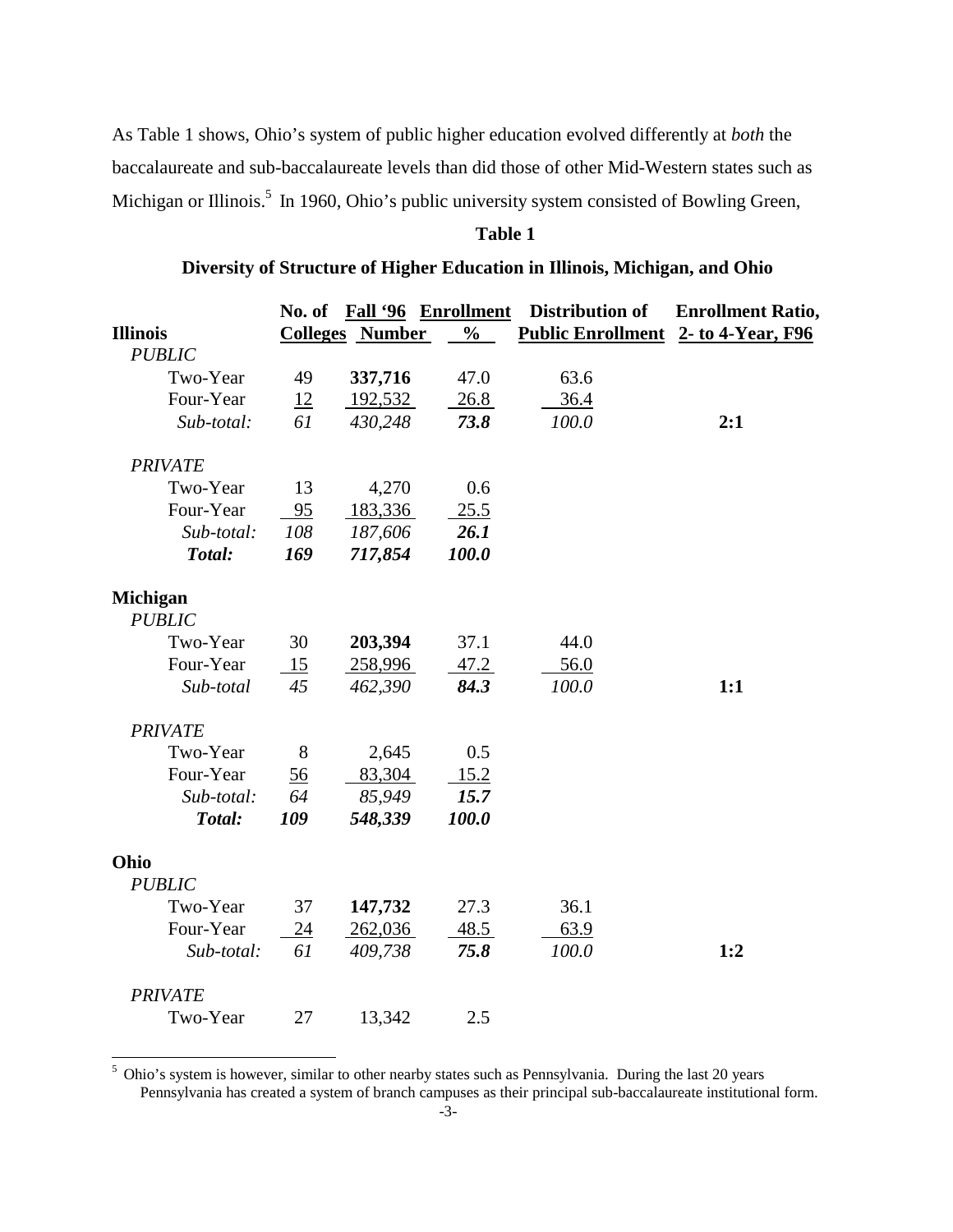| Four-Year  | 68  | 117,115 | 21.7  |
|------------|-----|---------|-------|
| Sub-total: | 95  | 130,457 | 24.2  |
| Total:     | 156 | 540,275 | 100.0 |

Source: Digest of Education Statistics (1997), Tables 190, 196, 242. Data are for Fall 1996.

Central State, Kent State, Miami, Ohio, and Ohio State Universities. Municipally funded universities in Akron, Cincinnati, Youngstown, and Toledo joined the state system in 1967. In contrast, only Chicago State University, founded by the Chicago Public Schools to train teachers, was municipally controlled in Illinois. By 1965, the state role in providing and funding public higher education opportunities across the state of Illinois was well secured. The public higher education system included the University of Illinois with campuses at Urbana-Champaign and Chicago, Southern Illinois University with campuses in Carbondale and Edwardsville, and Eastern, Northern, Northeastern, Western, and Illinois State Universities. The Illinois Junior College Act of 1965 assigned the area served by each school board in the state to a specific junior college district and provided state funding for operating budgets. Thus, Ohio trailed Illinois (and much of the US) by decades in creating a public higher education system.

At the post-secondary level, a number of cities in Illinois and Michigan had established junior colleges before 1920. By 1960, 18 junior or community colleges existed in Michigan and 16 in Illinois. In sharp contrast, *none* existed in Ohio due to a 1928 Attorney General's opinion prohibiting "bottom up" establishment.<sup>6</sup> The practical effect of the 1928 Opinion *required* an act of the legislature to establish public two-year colleges, excluding branch campuses of public universities. Bills establishing public two-year colleges failed to pass in the Ohio General Assembly in 1929, 1931, 1949, 1951, and 1953. Both houses passed a 1959 bill, only to be vetoed by Governor Michael V. DiSalle, who cited the legislature's failure to appropriate operating funds. The Community College Act that finally passed in 1961 (subsumed by the 1963 act creating the Ohio Board of Regents) was deeply flawed, addressing only geographic and not programmatic access. Since knowledge of these two terms is critical to understanding the problem in Toledo, both of these terms are defined below:

*Geographic access* is the ability of the citizenry to physically access the educational programs and services that the community college offers. Governor James Rhodes attempted to

<sup>6</sup> Turner, E.C. 1928. Opinions of the Attorney General of Ohio, Volume II; 833-1630, Opinions Nos. 1934-2295.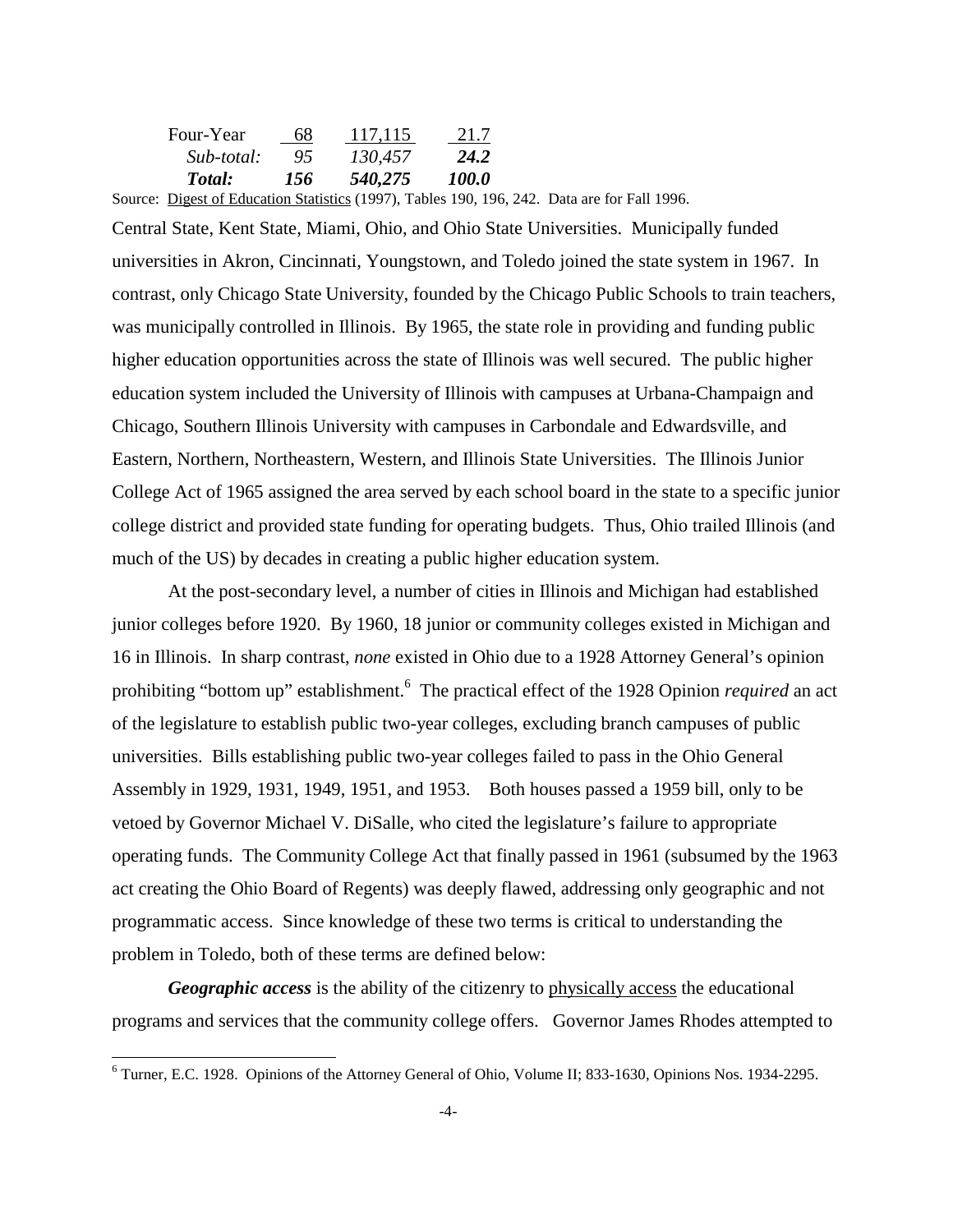solve this problem during the 1960s with his oft-stated objective of placing higher education institutions within 25 miles of every citizen in the State. In addition to establishing 23 independently governed community colleges, state community colleges, and state technical colleges, the State supported some 36 university-administered branch campuses.

*Programmatic access* involves the basic range of programs and services that students and communities find when they arrive at their two-year colleges. Are the programs and services comprehensive in scope and broad in depth to extend to the citizenry universal access to lifelong learning skills, technical offerings, and general education opportunities? Do students who enroll in one area of the state have access to the same *general* range of services as students elsewhere?

Failing to address equality of programmatic access was the basic flaw of Ohio's 1961 Community College Act, and it remains so today. Students born within the boundaries of counties that taxed themselves to provide community college education, such as Cuyahoga or Montgomery are much more likely to have access today to a wider range of income-generating, post-secondary programs. Similarly, businesses in self-taxing counties can access a broader range of credit and non-credit training programs that can foster skill development and maintain a competitive workforce. Other states, most notably North Carolina and Texas, did a better job of providing programmatic access through their enabling statutes than did Ohio. They and other states often described as leaders in the new economy share two characteristics: universal postsecondary access and not allowing universities to administer public two-year colleges.

Today, most of the states recognized as leaders in economic development activities have created *systems of lifelong learning.* While Ohio in the 1960s and 1970s established institutions to deliver geographic access, it never provided comprehensive programmatic access, as Table 2 shows. Depending solely upon where in the state one was born or where a business currently resides, many academic programs and/or workforce training programs may not be available. Further, the extent of local control and accountability can vary.

**Table 2 Institutional Diversity of Public Two-Year Colleges in the State of Ohio**

|                           | <b>Curriculum</b> | Number   Comprehensive   Method selecting<br>trustees |
|---------------------------|-------------------|-------------------------------------------------------|
| <b>Community Colleges</b> | Yes               | Local Appointment                                     |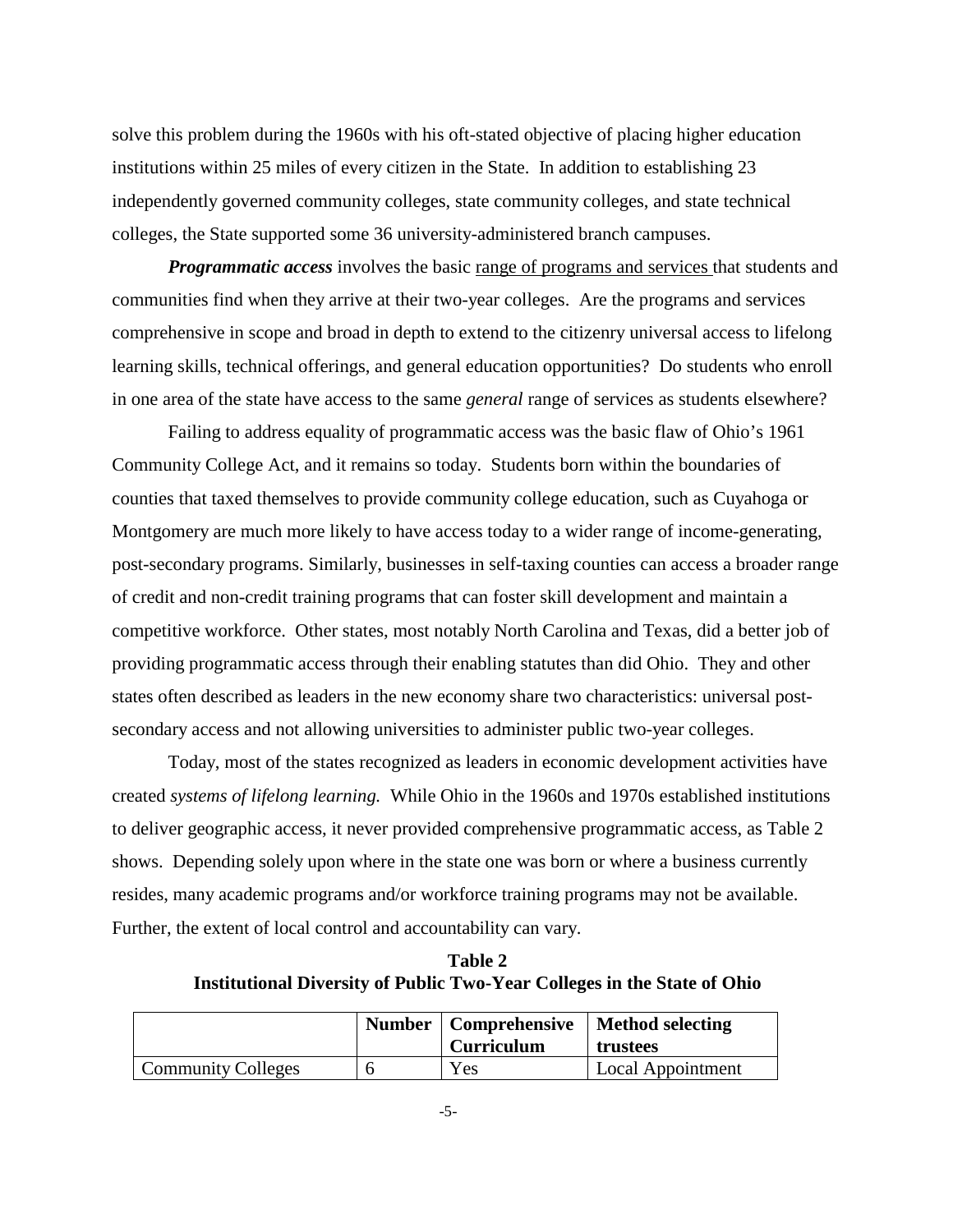| <b>State Community Colleges</b> |    | Yes | <b>State Appointment</b> |
|---------------------------------|----|-----|--------------------------|
| <b>State Technical Colleges</b> |    | No  | <b>State Appointment</b> |
| University Branches             | 36 | No  | <b>State Appointment</b> |

Source: Ohio Board of Regents, 1997 Student Data Series, http://www.regents.state.oh.us/bds97/bds97a2.pdf

Different histories and system components have led to significantly different outcomes. Illinois possesses half a million more people than Ohio and the same percentage of its adult population between the ages of 18 and 64. Illinois has 337,716 students enrolled in its community colleges, as compared to 147,732 in Ohio. Michigan, a state with a much smaller total population, had nearly 70,000 more students enrolled in its community colleges. Ohio's community college under-enrollment is directly tied to state under-investment. Between 1952 and 1958, Ohio ranked  $41<sup>st</sup>$  among the 48 states in its state investment in public higher education. By 1999, Ohio had improved to  $39<sup>th</sup>$  out of the 50 states.<sup>7</sup> The long-term impacts of severe underinvestment in higher education in general, and sub-baccalaureate curriculum in specific, are evident in Table 3, as is the effects of its dearth of systematic planning for higher education.

**Table 3 Post-Secondary Enrollment in Illinois, Michigan, and Ohio**

| <b>State</b>    | <b>Total</b><br><b>Population</b> | <b>Number</b><br>$18-65$ yr | yr       | $\%$ 18-65   Enrollment in all<br>Ed. as $%$<br>population 18-64 | <b>Comm. College</b><br>enrollment as % of<br>population 18-64 |
|-----------------|-----------------------------------|-----------------------------|----------|------------------------------------------------------------------|----------------------------------------------------------------|
| <b>Illinois</b> | 11,830,000                        | 7,220,000                   | 61.0%    | $9.9\%$                                                          | $4.7\%$                                                        |
| <b>Michigan</b> | 9,549,000                         | 5,848,000                   | $61.2\%$ | 9.4%                                                             | 3.5%                                                           |
| Ohio            | 11,151,000                        | 6,801,000                   | 61.0%    | 7.9%                                                             | $2.2\%$                                                        |

Source: Statistical Abstract of the United States (1996). Table 34, page 33.

Illinois and Michigan created a single type of institution to deliver sub-baccalaureate education: the comprehensive community college. These institutions included academic/general education courses (to prepare students for transfer to baccalaureate degree granting institutions), as well as a wide range of vocational, occupational, and technical curricula for immediate employment. Ohio spread its limited financial investment across many types of institutions. In sum, Tables 1, 2, & 3 provide an important insight for Toledo, Lucas, and Ohio policymakers: *Other states have done a better job than Ohio in planning and funding universal lifelong learning systems.*

<sup>9</sup> Seymour Harris, 1959; Ohio Board of Regents, 1997.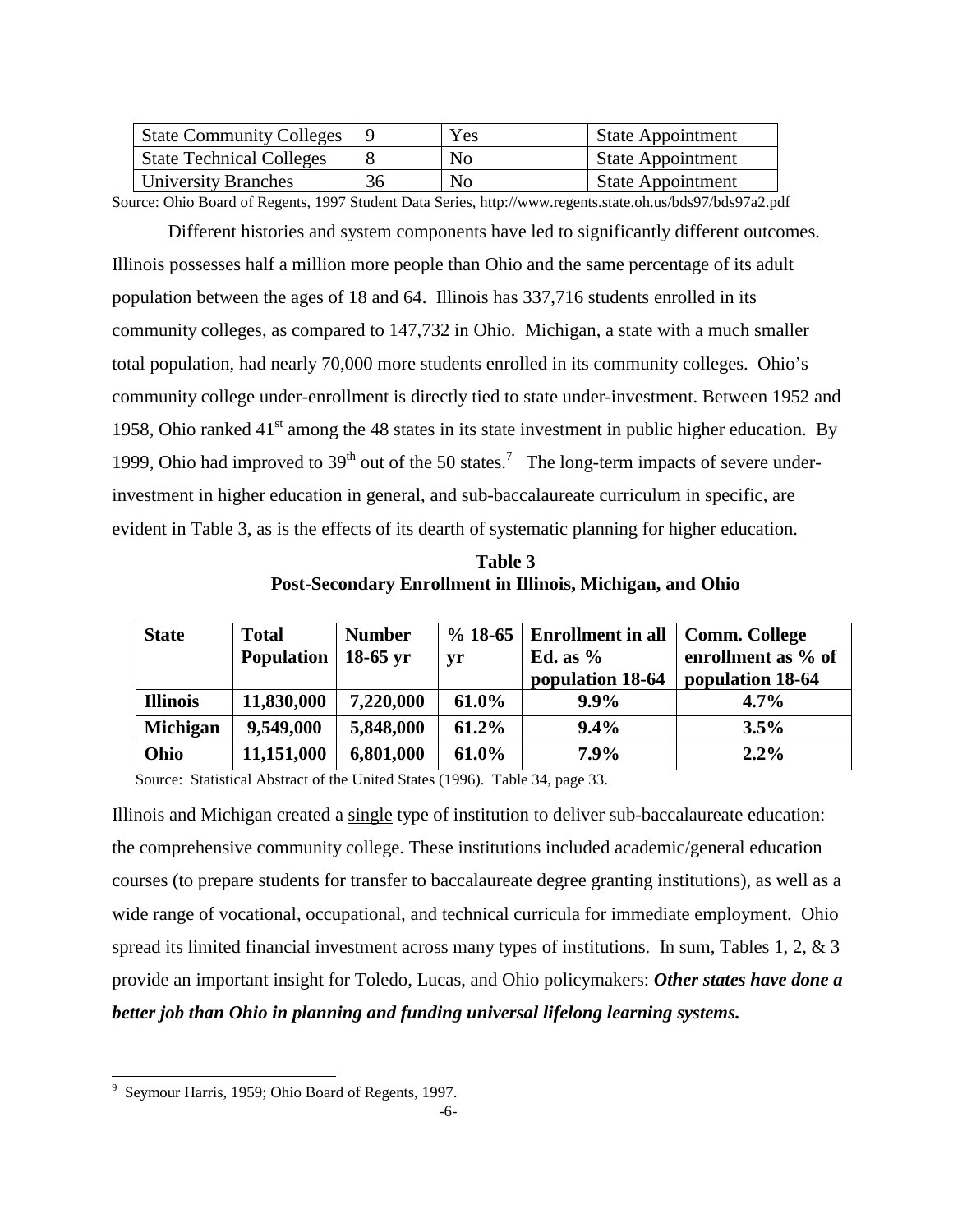#### **B. Financial and Institutional Variance Among Ohio Community Colleges**

The methods and levels of financial support for Ohio's community colleges vary and those variations affect their size, range, and perhaps the quality of their programs. In Dayton and Cleveland about 25% of their total community college funding comes from local taxes and/or local government contributions, as the business and civic leadership of Cuyahoga and Montgomery counties have chosen to make such a long-term investment. In contrast, neither Owens Community College nor UT's Community and Technical College have received local funding. Local contributions can contribute to reduced tuition without impinging on educational quality, staffing, and equipment, while at the same time making it easier for low-income individuals to attend the college.

Cuyahoga, Sinclair, and Owens are all called "community colleges." This institutional inconsistency has important implications as local business and civic leaders consider the mix of post-secondary education services and programs needed in downtown Toledo. Concerns over this issue are not new. Governor Rhodes noted criticisms regarding the poor planning and patchwork of institutions delivering public two-year post-secondary educational programs and services. The 1970 Plan for Junior College Education for the Ohio Board of Regents proposed a transition to a single comprehensive community college system, with consistent funding, a common mission, and equality of programmatic access across all of the institutions, and the end of sub-baccalaureate university branch campuses. Neither that plan, nor the similar 1990's OBOR Managing For the Future study in 1992, was enacted.

| Table 4                                                                         |  |
|---------------------------------------------------------------------------------|--|
| <b>Changes in Enrollment at Public Two-Year Institutions in Ohio, 1992-1999</b> |  |

|                                 | <b>Number</b> | <b>Fall 1992</b>  | <b>Fall 1999</b>  | % Change   |
|---------------------------------|---------------|-------------------|-------------------|------------|
|                                 |               | <b>Enrollment</b> | <b>Enrollment</b> | $(+/-)$    |
| <b>Community Colleges</b>       | o             | 64,452            | 60,217            | $-6.8\%$   |
| <b>State Community Colleges</b> | 9             | 26,748            | 57,663            | $+115.6\%$ |
| <b>State Technical Colleges</b> | 8             | 47,285            | 22,388            | $-52.7%$   |
| <b>University Branches</b>      | 36            | 40,394            | 40,980            | $+1.5%$    |
| <b>Total</b>                    | 59            | 178,879           | 181,248           | $+1.3%$    |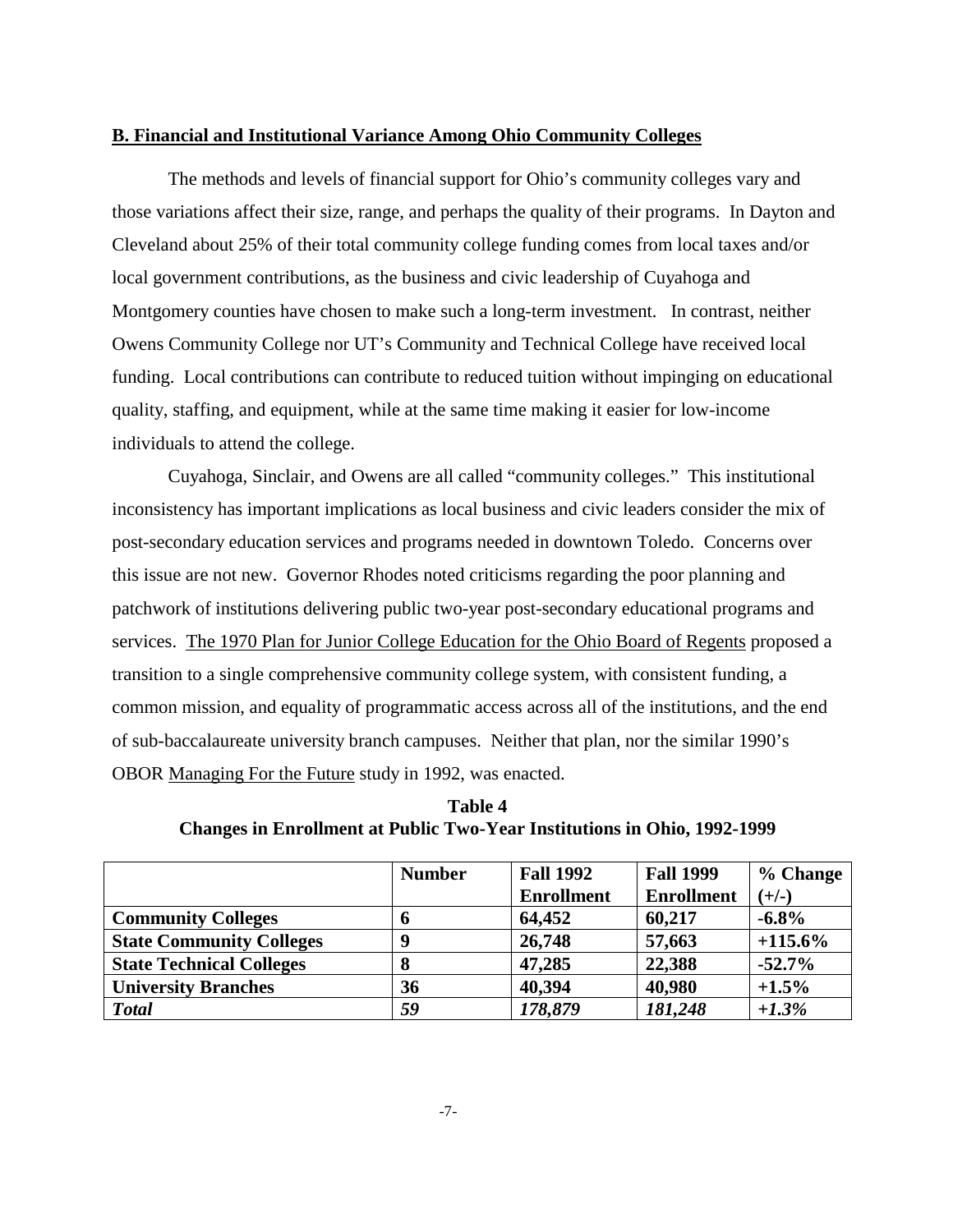Following the defeat of the recommendations of the Managing for the Future report, the Ohio Board of Regents began to allow state technical colleges to convert into state community colleges that offer general education for baccalaureate transfer. This change had two problems. First, the State of Ohio did provide financial support for technical colleges to change their missions, even if the resulting growth meant that staffs, facilities, and faculties would be greatly stretched. Second, the Regents failed to examine or address issues of curricular quality and staffing qualifications, despite the different institutional mission and goals implied by this new policy. Yet despite these problems, there has been dramatic enrollment growth in Ohio community colleges from 1992 and 1999.

Northwest Ohio has been an outstanding example of the impacts of equalizing programmatic access. Owens and Northwest State Technical Colleges grew as they added lower division general education curricula. Two interesting conclusions can be drawn from Table 5. First, the number of students taking lower-division courses at area community colleges has increased 43% between 1992 and 1999.<sup>8</sup> Significantly, this growth occurred *before* The University of Toledo closed its Community and Technical College on June 1999. The large increase of students in sub-baccalaureate programs in Northwest Ohio indicate the wisdom of Ohio Board of Regents' successful 1992 policy decision to convert technical colleges to community colleges and to offer a wider range of curricula.<sup>9</sup> Students are interested in securing a "comparable" or at least a state-guaranteed transferable education at significantly lower tuition.

| Table 5                                                                                |  |
|----------------------------------------------------------------------------------------|--|
| <b>Enrollment Changes at Public Two-Year Institutions in Northwest Ohio, 1992-1999</b> |  |

|                                | <b>Fall 1992</b> | 1999<br>Fall  | Change $(+/-)$<br>$\%$ |
|--------------------------------|------------------|---------------|------------------------|
| <b>Owens Community College</b> | 150<br>10,159    | $16,775^{10}$ | $1\%$<br>$+0.5$        |

<sup>&</sup>lt;sup>8</sup> Conversations with community college officials suggest that the number of students taking lower-division general education, transfer-oriented courses at area community colleges may have doubled during this period. Data to support that assertion is not available.

<sup>&</sup>lt;sup>9</sup> An alternative interpretation is that the additional 6,000 students in community colleges is a diversion from baccalaureate institutions. UT has lost almost 5,000 students and BGSU has had an increase of 2,000 students, indicating a net reduction of roughly 3,000 BA students in the area.

<sup>&</sup>lt;sup>10</sup> These figures, as reported to the Board of Regents, can be confusing. The Owens figure includes over 14,000 students in Perrysburg and over 2,000 in Findlay. Also, the total FTE (Full-Time Equivalent) total for BOTH CAMPUSES Perrysburg is roughly 4,200 according to their website http://www.owens.cc.oh.us/owens-facts.html Thus, either almost none of the students are full-time (unlikely), or the figure includes many people who are taking one credit hour continuing education classes which may be of various durations, they have included people taking non-credit courses, or their website is in error. UT housed their 11,226 non-credit students in another college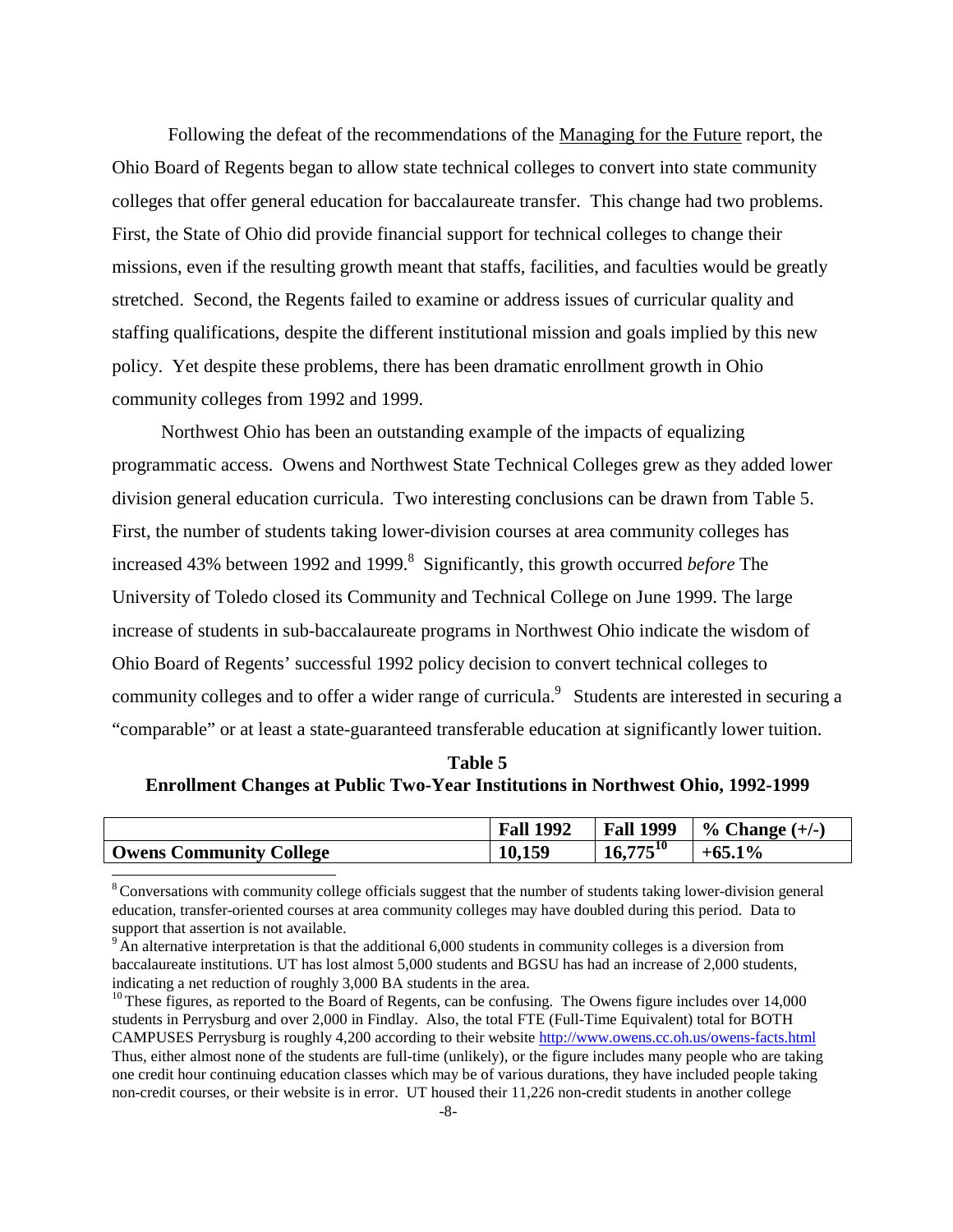| <b>Northwest State Community College</b> | 2,054  | 2,297        | $+11.8\%$      |
|------------------------------------------|--------|--------------|----------------|
| <b>Terra State Community College</b>     | 2.924  | 2.557        | $-12.6\%$      |
| UT Community and Technical College       | 4,100  | $3,800^{11}$ |                |
| New Change $(+ or -)$                    | 19,237 | 25,429       | $\blacksquare$ |

Second, a pent-up demand for post-secondary, sub-baccalaureate education has existed in Northwest Ohio. Before 1990, experts in community college enrollment projections generally argued that enrollments were counter-cyclical to economic conditions. Northwest Ohio saw a large increase in enrollment despite the lowest local unemployment rate in at least three decades.

### **C. Summary**

In reviewing the history of public two-year college development in Toledo, the state, and nation, we note that state policy before 1990 emphasized geographic not programmatic access. This rendered vastly different differing institutional forms, revenue streams, and financing mechanisms for Ohio community colleges. Such differences reflect local and state traditions, most notably, the lack of: a) sustained policy consensus regarding the need for investing in Ohio's human capital, b) a true system that provides universal access to a comprehensive range of subbaccalaureate education beyond high school, and c) a comprehensive system to provide lifelong learning. State policy makers allowed state technical colleges to convert and deliver general education courses, due to their inability to secure passage of legislation to create a system of comprehensive community colleges. This change has had a great impact in Northwest Ohio.

### **PART II: ECONOMIC AND DEMOGRAPHIC CHANGES IN TOLEDO**

By reviewing relevant demographic and economic data for the downtown Toledo, Toledo MSA, Lucas County, Ohio, the United States, and past consultant and agency reports on economic development, we will lay the groundwork for the potential consideration of a community college campus in Downtown Toledo.

<sup>(</sup>University College), and this figure has risen over the last 5 years.

<sup>&</sup>lt;sup>11</sup> Enrollment for the University of Toledo Community and Technical College was for Fall 1998, not Fall 1999.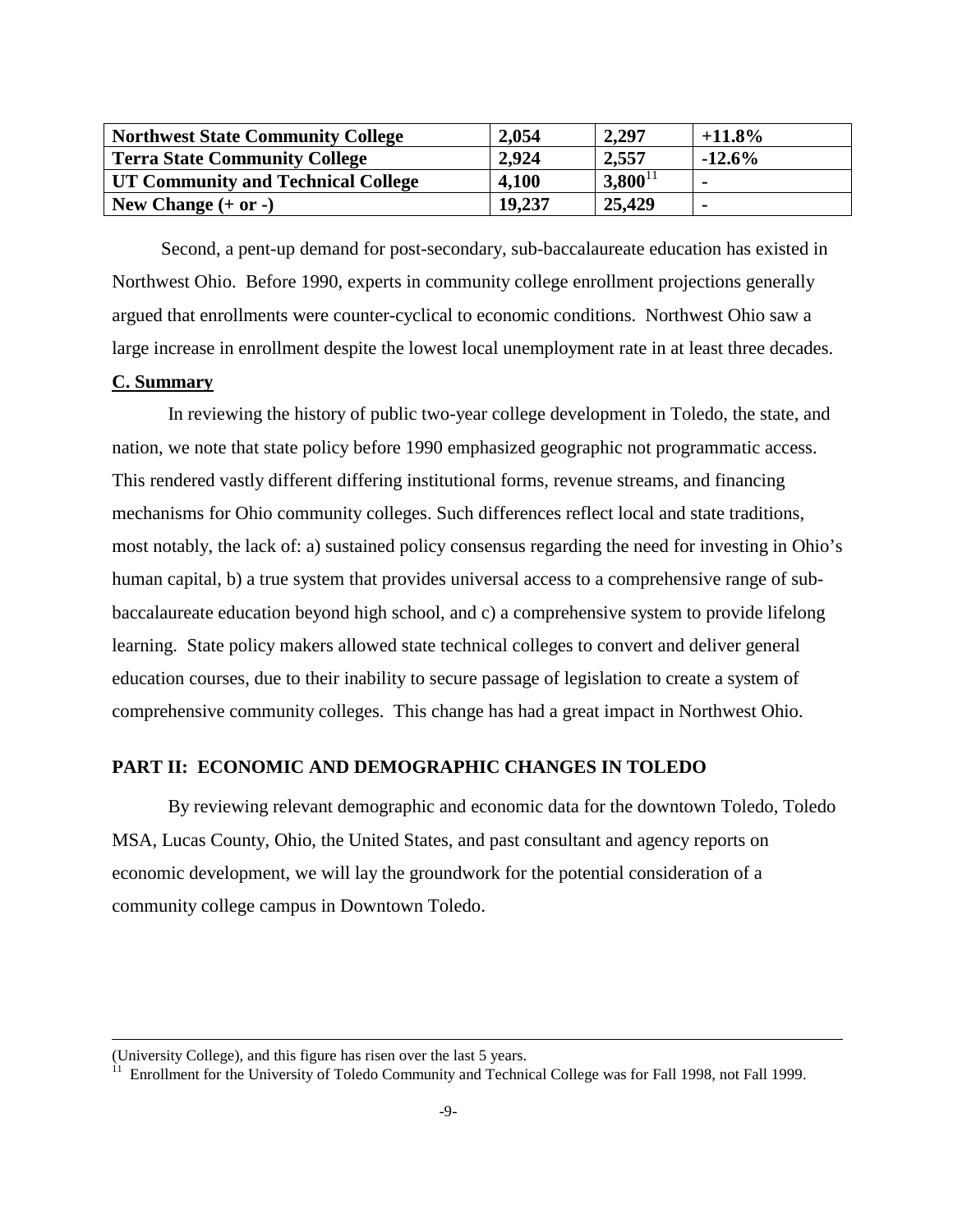### **A. Demographic Considerations**

Toledo, Lucas County and the Toledo Metropolitan Service Area have each lost population during the last decade, with the City having a 13.2% reduction in its population (Table #6). These reductions over 10 years have exceeded projections created in 1990 for a 25-

| I opulation Trends and Frojections in the Toledo MSA 1760-2000 |         |         |                    |  |  |  |  |
|----------------------------------------------------------------|---------|---------|--------------------|--|--|--|--|
|                                                                | 1980    | 2000    | % Change 1980-2000 |  |  |  |  |
| City of Toledo                                                 | 354,635 | 307,946 | $-13.2%$           |  |  |  |  |
| <b>Lucas County</b>                                            | 471,741 | 446,482 | $-5.4%$            |  |  |  |  |
| <b>Wood County</b>                                             | 107,372 | 120,292 | 12.0%              |  |  |  |  |
| <b>Fulton County</b>                                           | 37,751  | 42,202  | 11.1%              |  |  |  |  |
| Toledo MSA                                                     | 616,864 | 608,976 | $-1.3%$            |  |  |  |  |

**Table # 6 Population Trends and Projections in the Toledo MSA 1980-2000**

year period to 2015. Further, all projections suggest that a population shift will continue from Toledo/Lucas to Wood and Fulton, and that total MSA population will be stagnant.

Similarly, examining 1990 data and 1999 and 2004 projections from the U.S. Census (Table # 7), we observe minimal population density and population losses in the downtown area and nearby census tracts. They may explain why two sub-baccalaureate colleges, Davis College and Statzenberger College, left downtown in 1981 and 1991 respectively. As private colleges, their tuition must be sufficient to cover their costs of operation if they are to stay in business, and so they shifted to where populations were moving.

**Table 7 1990-2004 Census Data Within a 2 and 5 Mile Radius from Downtown Toledo**

| <b>2 Mile Radius</b>    | <b>5 Mile Radius</b> |        |        |         |         |         |
|-------------------------|----------------------|--------|--------|---------|---------|---------|
|                         | 1990                 | 1999   | 2004   | 1990    | 1999    | 2004    |
| <b>Total Population</b> | 48,814               | 47,415 | 47,604 | 270,346 | 268,587 | 274,549 |
| <b>Total Families</b>   | 11,127               | 10,935 | 10,857 | 68,354  | 65,493  | 65,001  |
| <b>Total Households</b> | 18,699               | 18,579 | 18,761 | 104,243 | 103,042 | 104,308 |
| Age $0$ to $5$          | 5,089                | 5,697  | 5,506  | 23,341  | 25,267  | 24,301  |
| Age 6 to 11             | 5,949                | 4,807  | 4,901  | 28,784  | 23,753  | 24,121  |
| Age 12 to 17            | 4,353                | 4,516  | 4,615  | 21,939  | 22,892  | 23,324  |
| Age 18 to 25            | 5,415                | 4,528  | 4,261  | 30,882  | 26,054  | 24,515  |
| Age 26 to 29            | 4,316                | 3,320  | 2,973  | 24,041  | 18,353  | 16,347  |
| Age 30 to 54            | 13,819               | 14,778 | 15,523 | 82,275  | 86,785  | 91,189  |
| Age 55 to 64            | 3,682                | 3,627  | 3,630  | 21,963  | 21,278  | 21,347  |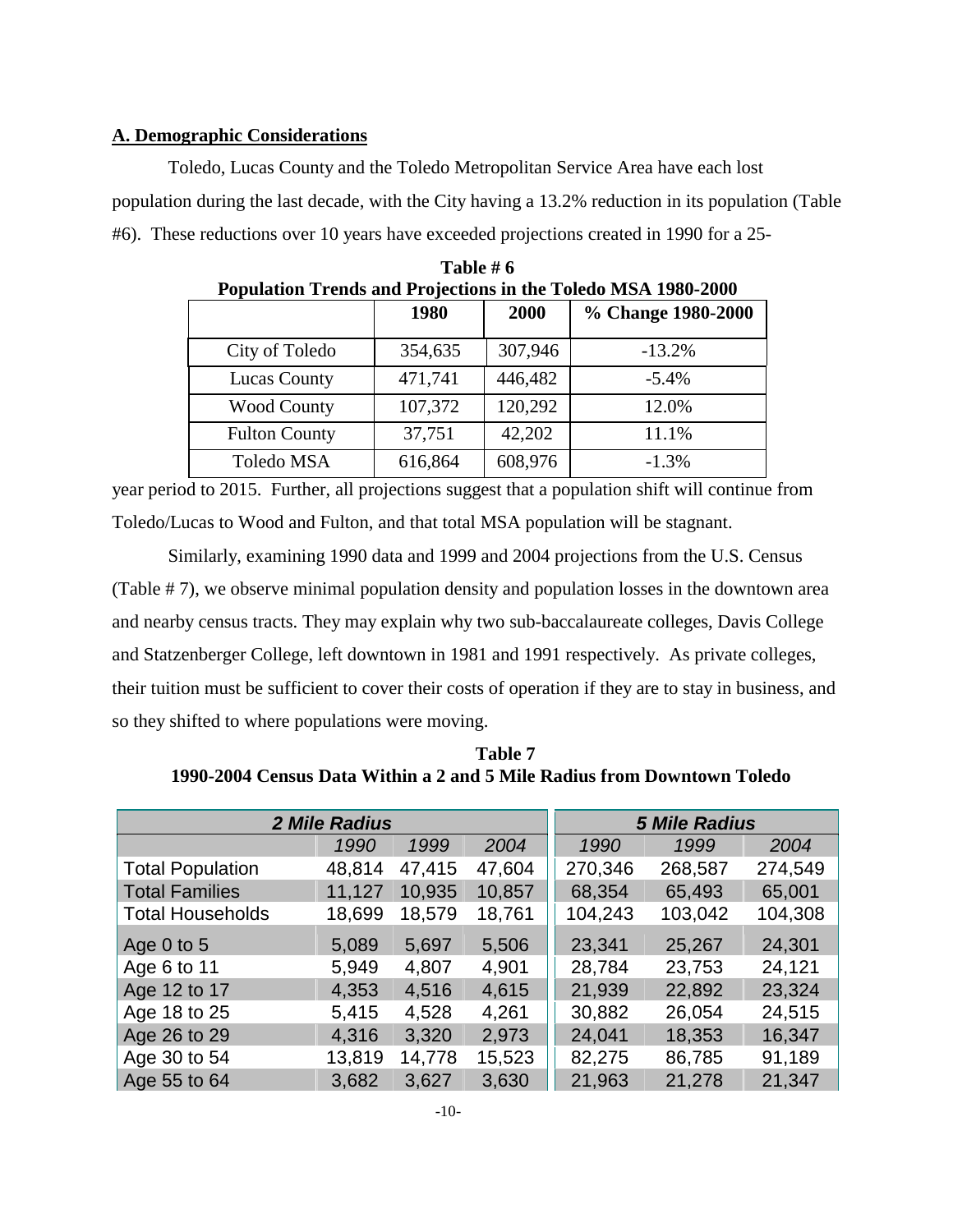| $\vert$ Age 65 to 74 |                            |  |  | $3,540$ $3,280$ $3,143$   20,933 18,959 18,109 |  |  |  |
|----------------------|----------------------------|--|--|------------------------------------------------|--|--|--|
| Age 75 Plus          |                            |  |  |                                                |  |  |  |
|                      | $\alpha$ $\alpha$ $\alpha$ |  |  |                                                |  |  |  |

Source – Geolytics projections from the 1990 Census.

Examining spatial distribution of employment in the downtown area is also discouraging. As UAC Research Associate Jim LeSage noted (1994), the outflow of workers from downtown firms relocated from urban Toledo to *just* the Arrowhead Park area involved the exit of 81 firms and 7,600 workers. LeSage and Randall (2000) using Ohio Department of Development ES-202 data at the zip code area level shows that from 1989 to 1998, Toledo lost 4.6% of its employment base and 3.7% of its business, much of it from the center city/downtown area.<sup>12</sup> firm and employment growth moved from Toledo to the suburbs in the early 1990's, and subsequently to "outlying areas" beyond the traditional suburb ring since  $1996$ . <sup>13</sup>

Taken by themselves, these data would probably not encourage a community to develop a college campus in its downtown area. Several other factors must be examined, including whether there is a pending age cohort "baby boom" that will require additional college capacity.

Nationally and within the Toledo MSA, some population growth will likely occur among persons who, in 1998, were nine years of age and younger, according to a 1998 Chamber of Commerce study.<sup>14</sup> By the year 2015, these young people will have reached traditional collegegoing age, 17-26 years old. Thus, after 2010, there may be a record number of persons reaching college age in the Toledo MSA. Examining Table #7-- U. S. Census data of recent, current, and projected populations *within two and 5 miles of downtown Toledo--* we neither see indicators of general population growth, nor of the "9 or less in '98" (here 11 or less in '99) cohort during the next 5 years near downtown. The population of non-traditional student (24 years of age and up) will remain relatively stable during this same period, according to the Chamber of Commerce study, and our analysis of those students within 2 and 5 miles of downtown. Yet, Table 6, 7, and the Chamber data, engage in projections based on the assumption of the City of Toledo having

<sup>&</sup>lt;sup>12</sup> Jim LeSage and Ronald Randall. "A Spatial Examination of Ohio's Economic Growth." Spring, 2000.<br><sup>13</sup> A UAC report *City of Toledo Payroll Tax Revenue Annual Budget Projections and Long-term Trends by Dr. Paul* 

Kozlowski noted that the rate of tax revenue growth in Maumee, Sylvania, and Oregon had slowed since 1996 and was lower than that of the City and of those areas further from the City (UAC October 2000). This supports the observation that new firm growth and employment is occurring beyond those traditional suburbs. While the shift is important, we should note that rate increases are in part a function of the size of the existing base, which in those outlying areas was quite small before 1990.

<sup>&</sup>lt;sup>14</sup> Toledo Area Chamber of Commerce, 1998, "Age Distribution: Toledo MSA" < www.toledochamber.com>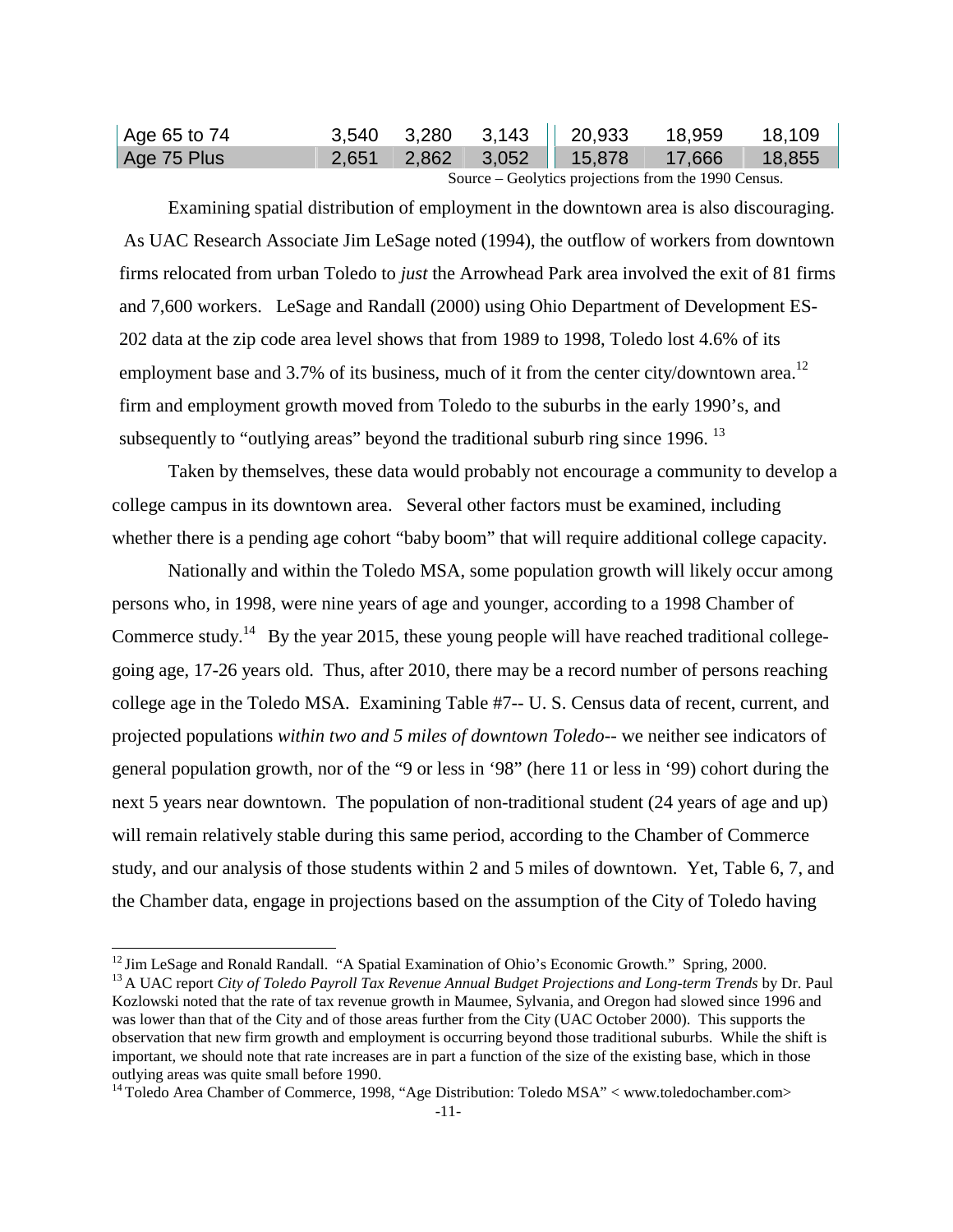318,000 residents in 2000. However, the initial 2000 Census data indicate that Toledo's population is only 308,000, suggesting all subsequent projections may be slightly over-estimated.

Thus, the need for sub-baccalaureate education cannot be based solely on the growth of the adjacent population of workers or residents. It must be predicated on expanding workforce training and (sub-baccalaureate and baccalaureate) general education to aid *existing* workers and on the increasing pool of well-educated workers as part of an economic development effort.

#### **B. Economic Considerations**

The growth of most employment sectors in the Toledo MSA has ranged from modest to strong during the late 1990s. Between 1995 and 1998, the MSA gained close to 11,000 jobs, a 13% increase. As in most regions, the service sector is the largest employer in the Toledo MSA, followed by retail/wholesale, manufacturing, and government (Table 8).

| <b>SECTOR</b>                | 1995   | 1996   | 1997   | 1998   | $\frac{9}{6}$ +/- | $%$ Tot. |
|------------------------------|--------|--------|--------|--------|-------------------|----------|
| <b>Service</b>               | 82,849 | 82,721 | 89,800 | 93,600 | 13.0<br>$\%$      | 29.1%    |
| <b>Wholesale / Retail</b>    | 76,076 | 77,061 | 79,000 | 79,400 | $4.0\%$           | 24.6%    |
| <b>Manufacturing</b>         | 59,533 | 61,022 | 60,800 | 60,400 | 1.5%              | 18.8%    |
| Government                   | 38,338 | 38,630 | 46,600 | 47,100 | 22.9<br>$\%$      | 14.7%    |
| <b>Transportation</b>        | 13,126 | 13,001 | 14,000 | 14,500 | 10.5<br>$\%$      | 4.5%     |
| <b>Construction</b>          | 12,148 | 14,248 | 14,900 | 15,300 | 25.9<br>$\%$      | 4.8%     |
| <b>Finance and Insurance</b> | 10,245 | 10,392 | 10,900 | 11,200 | 9.3%              | 3.5%     |

**Table 8 Historic Employment Trends 1995-1998, Toledo MSA**

The single strongest sector for growth has been construction. The construction trades have added 3,500 new workers since 1995, thereby increasing their ranks by 25.9%--the largest percentile increase of any sector in the Toledo MSA. The construction boom may be a response to delayed maintenance and to this decade's economic resurgence.

Toledo has historically been a center of auto and glass manufacturing. Following unemployment rates of 12.6% in 1983, a more balanced economy has emerged. By 1998, the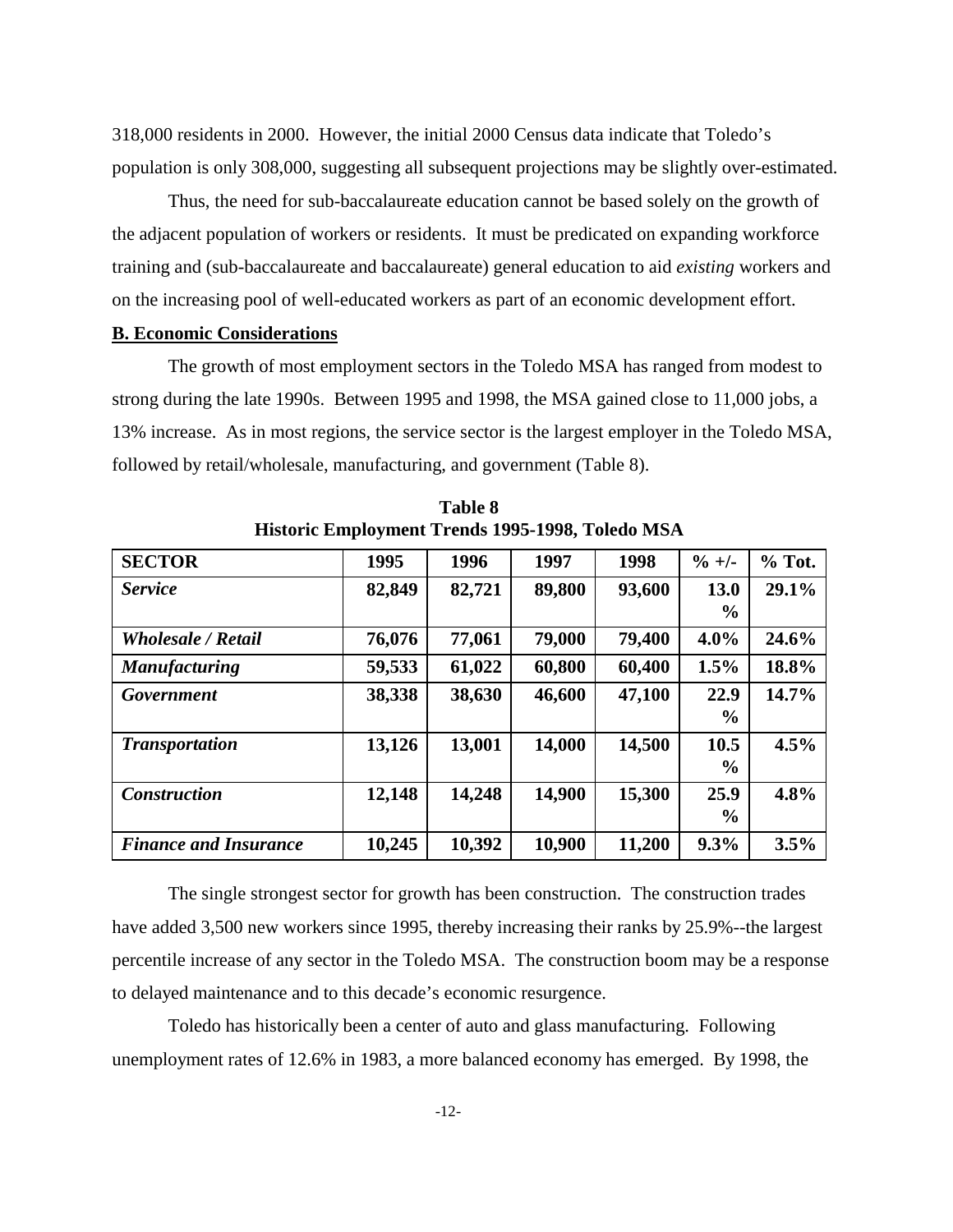unemployment rate was merely 4.9%. While many leaders still promote Toledo's well-trained manufacturing workforce in efforts to lure businesses to the area, manufacturing has been the slowest growing of *all* sectors, growing at a rate of only 1.5% between 1995 and 1998.

It is useful to augment these data with projections to the year 2006 provided by the Ohio Bureau of Employment Services (OBES). Using the same categories, OBES suggests (table #9) that construction, wholesale/retail, services industries, and government employment will continue to grow while manufacturing will shrink another 1.5%. Sectoral shifts evident in Table 9 strongly suggest the need for educational and training programs to prepare workers for new occupational opportunities by teaching them needed skills and providing new knowledge.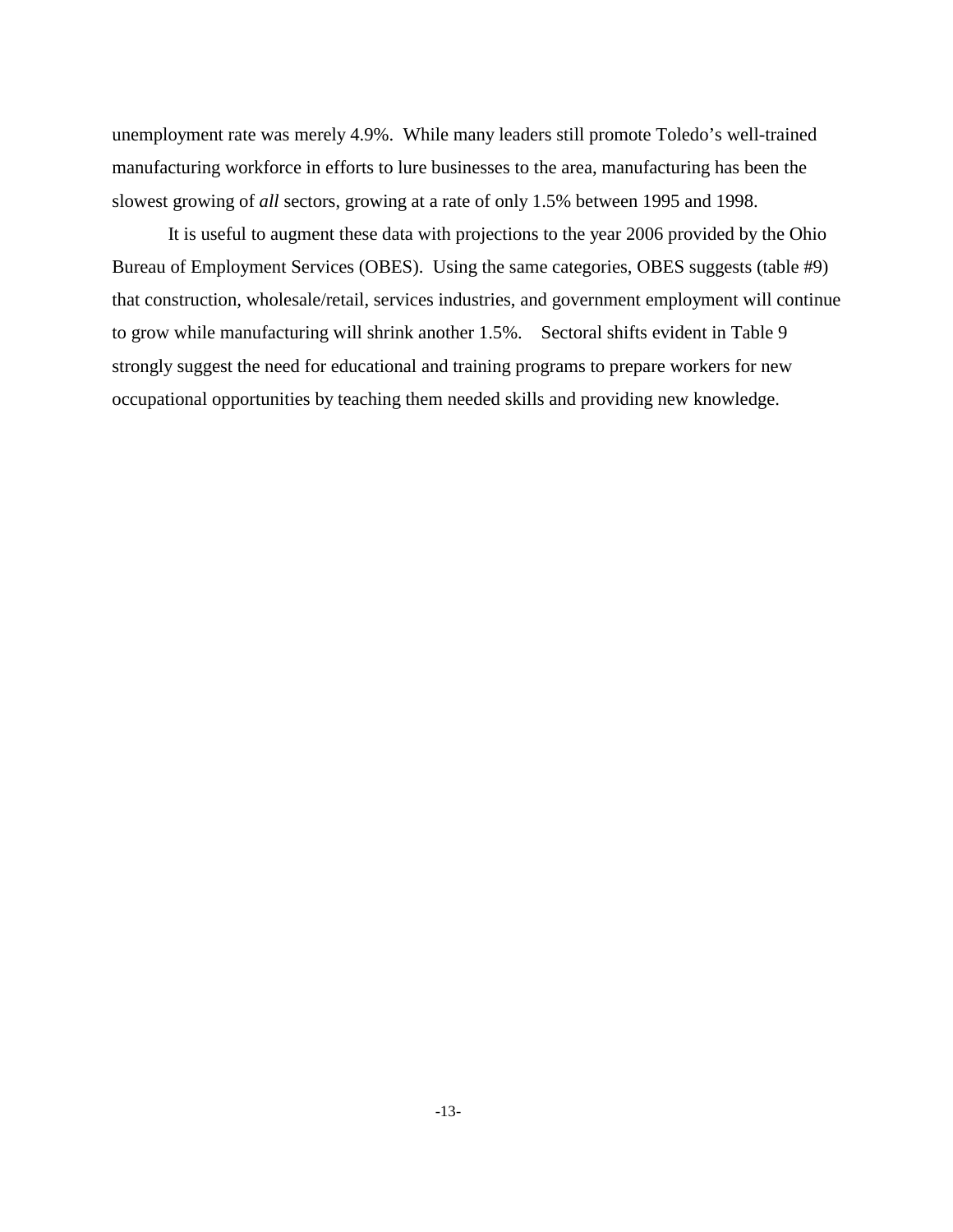#### **Table 9**

| <b>Sectors</b>        | <b>1996 Base</b> | 2006 Projections | <b>Change Number</b> | <b>Change Percent</b> |
|-----------------------|------------------|------------------|----------------------|-----------------------|
| Service               | 87,900           | 107,500          | $+19,600$            | $+22.3%$              |
| Wholesale/Retail      | 78,400           | 85,600           | $+7,200$             | $+9.2%$               |
| <b>Manufacturing</b>  | 61,000           | 60,100           | $-900$               | $-1.5%$               |
| Government            | 46,200           | 49,200           | $+3,000$             | $+6.5%$               |
| Transportation        | 14,300           | 14,300           |                      | 0%                    |
| Construction          | 14,800           | 17,100           | $+2,300$             | $+15.5%$              |
| Finance and Insurance | 10,700           | 11,200           | $+500$               | $+4.7%$               |

#### **Projected Employment Needs for the Toledo MSA, 1996-2006**

Source - Ohio Bureau of Employment Services, (1996), Toledo MSA: Industry Employment Projection Report, 1996-2006. Columbus, Ohio.

#### **C. Summary**

In sum, significant economic and demographic shifts are occurring that constitute a need for retraining and skills enhancement. Failing to act to develop new opportunities will only exacerbate the demographic shifts away from downtown thereby further reducing the incentives for residents and businesses to locate in that area.

# **PART III: COMMUNITY COLLEGE AND SUB-BACCALAUREATE FUNCTIONS IN DOWNTOWN TOLEDO**

### **A. Educational Attainment in Ohio, Lucas County, and Toledo**

The most important justification for expanding educational services can be found in examining the educational attainment trend data. The education gap between Ohio and the rest of the nation has continued to grow larger over several decades. According to OBOR, 10% fewer Ohio students had *ever attended* college in 1995 than was the average throughout the rest of the nation. At the same time, fully 17% fewer Ohioans had attained an Associates degree.<sup>15</sup>

A recurring myth in Ohio is that the funding for public higher education places Ohio among the leading states in the union. As Roderick Chu, Chancellor of the Ohio Board of Regents has noted, Ohio was among the 12 bottom states in the percentage of its adult population with a bachelor's degree. Ohio's *education deficit* is of such magnitude that *just to bring Ohio to the U.S. average,* over 400,000 more Ohioans would need to have completed some college,

<sup>&</sup>lt;sup>15</sup> Ohio Board of Regents. (1995). Higher Education Funding Commission: Demographic forecasts, educational attainment and sponsored research in Ohio. Columbus, OH. Page 3.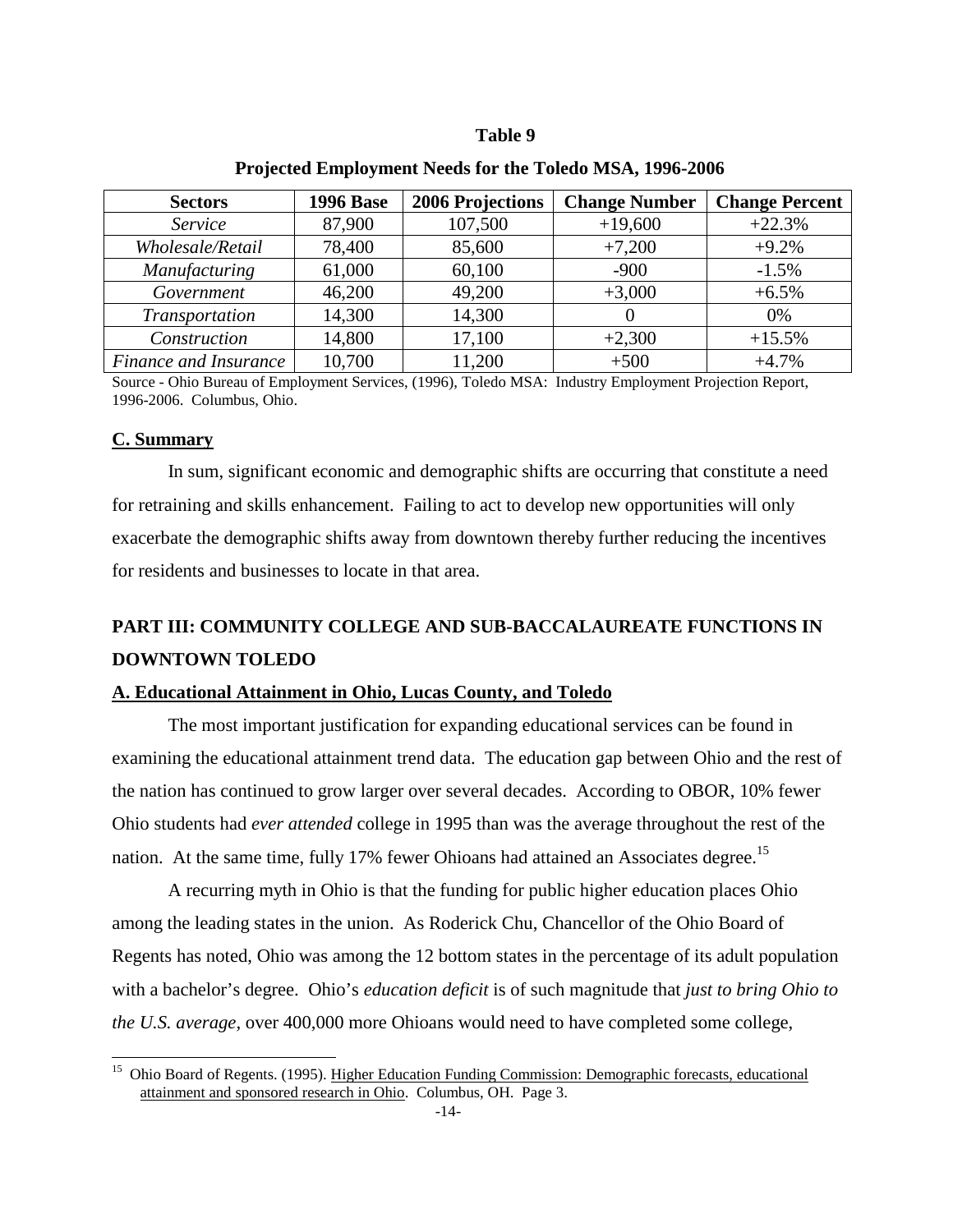nearly 300,000 would have needed to complete an Associate degree or higher, over 225,000 would have needed to complete a bachelor's degree or higher, and just under 100,000 would have needed to complete a graduate or professional degree.<sup>16</sup>

As Chu explained, the under-investment in higher education represents a ticking time bomb for policy makers at the state and local levels. Increasingly, new firms seek to locate in areas that have the widest possible range of educational programs, from Associates through professional and graduate degree programs, and to not invest in those areas without them. *Educational retraining and skills enhancement is especially important in Ohio, which is projected to have only a 1% increase in net high school population through 2010; one of the 15 smallest increases by a state.*<sup>17</sup>

A comparison of the educational attainment of the City of Toledo and Lucas County in Table 10 shows that they are fairly typical of Ohio, including the fact that in every category they significantly trail the U.S. average. It also indicates that the number of people who have attended "any college" in Toledo and Lucas is above the Ohio average. Within the City (but NOT the county), those "completing a college degree" are below the Ohio and national average. Across the board, educational attainment by Toledoans is only 2/3rd of the rate of the US average. *The rates of educational attainment and degree completion within 2 and 5 miles of downtown Toledo are all stunningly deficient, ranging from 1/3rd to 1/6th of the national average!!*

| Table 10 <sup>18</sup> |  |
|------------------------|--|
|                        |  |

|                             | $<$ 2 miles | $<$ 5 miles     | Toledo | Lucas | Ohio  | U.S.  |
|-----------------------------|-------------|-----------------|--------|-------|-------|-------|
|                             | Downtown    | <b>Downtown</b> |        |       |       |       |
| <b>High School Degree</b>   | 38.5%       | 51.8%           | 73.2%  | 76.2% | 75.7% | 75.2% |
| Complete any college        | 16.5%       | 26.6%           | 39.5%  | 42.8% | 39%   | 45%   |
| Completed AA or more        | 6%          | 11.7%           | 20.3%  | 23.5% | 22%   | 27%   |
| Completed BA or more        | 3.6%        | $5.2\%$         | 14%    | 17%   | 17%   | 20%   |
| Completed Grad/Prof. Degree | 1.2%        | 2.3%            | 4%     | 6%    | 6%    | 7%    |

<sup>&</sup>lt;sup>16</sup> Winter 2000 *Ohio Economy p. 1-4.*<br><sup>17</sup> Projections of Educational Statistics Through 2010. National Center for Educational Statistics.

http://nces.ed.gov/pubs2000/projections/chapter3.html

<sup>&</sup>lt;sup>18</sup> Data from 1990 Census and from Roderick Chu, *The Ohio Economy* 1/2000.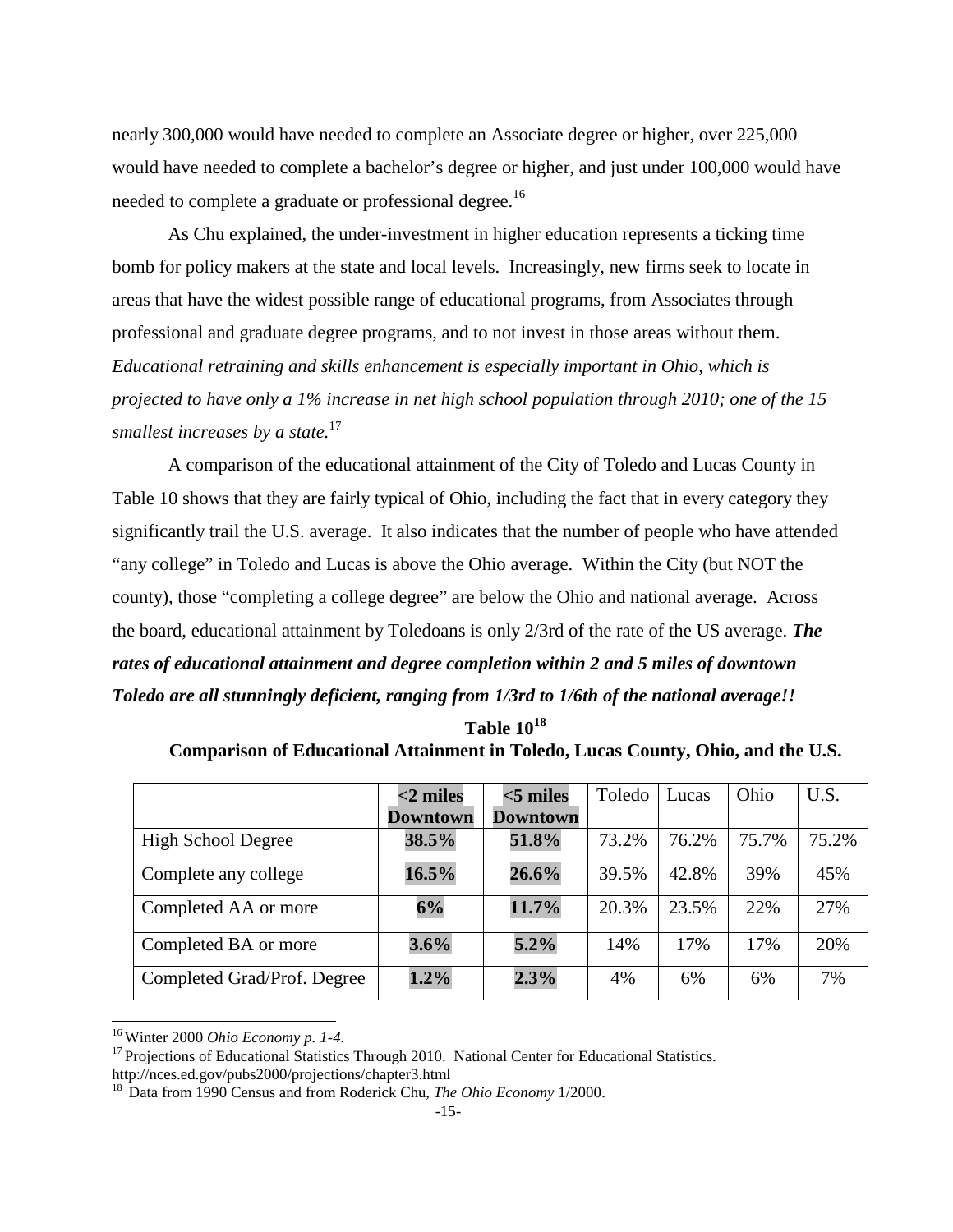Rates show need, not potential demand. The distribution of educational attainment in Toledo and Lucas County (Table 11) shows that there are thousands of people who could avail themselves of sub-baccalaureate, baccalaureate, and graduate programs. The pool of potential post-secondary attendees is very large as indicated in the shaded raw data. Potentially 17,000 within 2 miles and 108,00 within 5 miles have completed high school and could participate in a community college Associate degree, and they, plus 1,183 within 2 miles and 11,414 within 5 miles, could undertake a baccalaureate degree at an open admission state university (see shaded areas). An additional 10,000 citizens within 2 miles, and 40,000 citizens within 5 miles could avail themselves of GED and/or vocational training, despite having not completed high school.

| Educational Attainment in Toledo and Eucas County (1990) |                  |                  |         |         |
|----------------------------------------------------------|------------------|------------------|---------|---------|
|                                                          | $<$ 2 miles from | $<$ 5 miles from | Toledo  | Lucas   |
|                                                          | downtown         | downtown         |         | County  |
| Population over 25 yrs of age                            |                  |                  | 206,870 | 289,965 |
| Population $w' < 9th$ grade Education                    | 4,983            | 16,271           | 17,720  | 21,792  |
| Population $w/9-12$ , No degree                          | 9,873            | 39,569           | 37,799  | 47,121  |
| Population w/ High School degree                         | 10,716           | 68,183           | 69,614  | 96,747  |
| Population w/ any college                                | 5,129            | 40,279           | 39,721  | 56,017  |
| Population w/ Associate Degree                           | 1,183            | 11,414           | 12,937  | 18,895  |
| Population w/ Bachelor's Degree                          | 1,194            | 13,983           | 19,216  | 31,895  |
| Population w/ Grad/Prof. degree                          | 593              | 6,201            | 9,863   | 17,415  |

**Table 11 Educational Attainment in Toledo and Lucas County (1990)19**

These figures do not include individuals who work downtown and live elsewhere and those with baccalaureate degrees who might seek specific retraining. **Thus, the size of this pool of ready and potential students and the extent of their educational deficiency (relative to state and US norms) may justify an additional sub-baccalaureate institution in the downtown area** and could do so without necessarily impinging on the populations of existing colleges.

Yet, this unrealized educational attainment begs the question: *What factors discourage degree completion?* Only a survey of people who initiated but failed to complete any college degrees can identify the reasons for this pattern of collegiate under-achievement. Such studies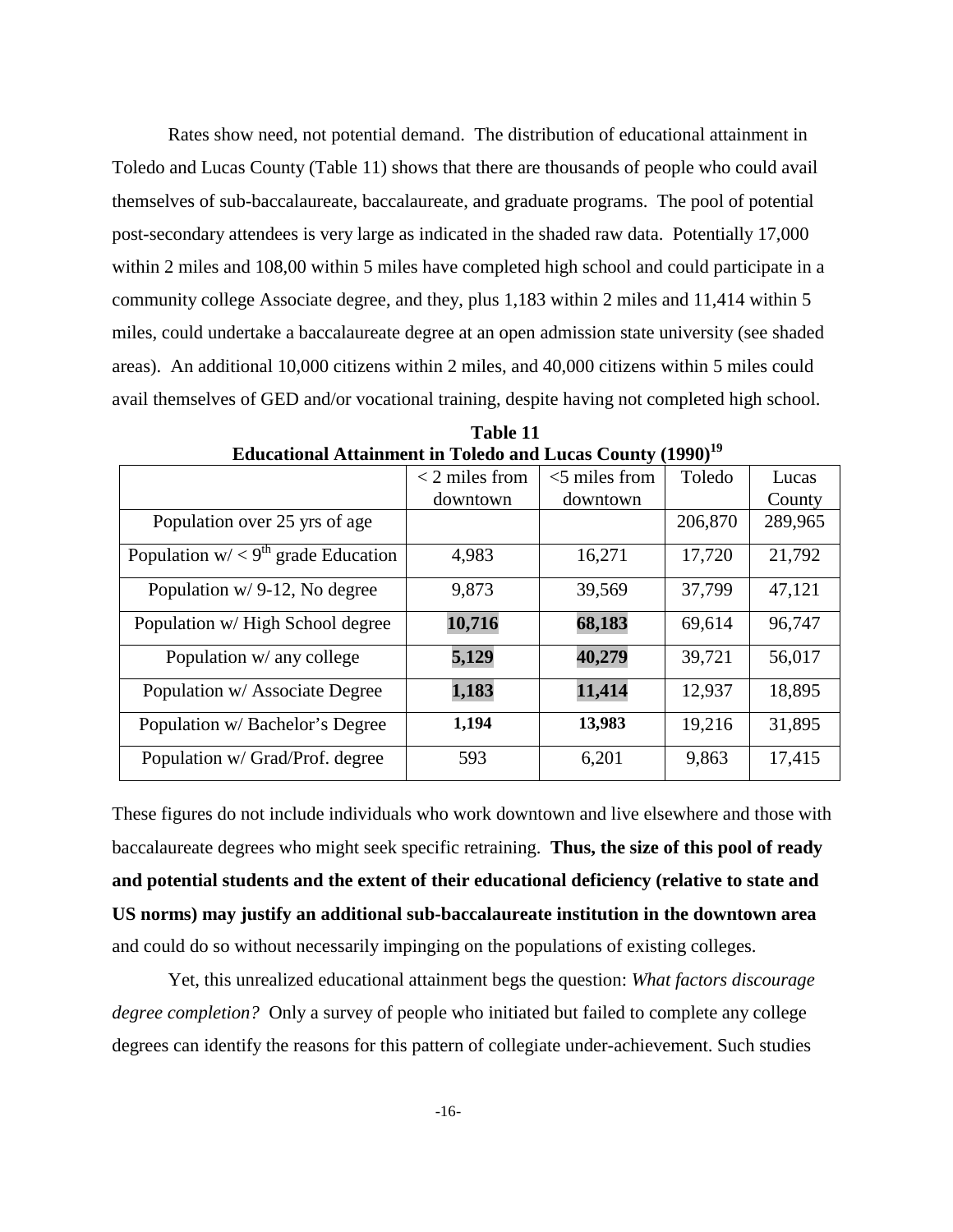have been done in other locales and generally show that financial reasons are the best predictor of why students fail to complete their degree programs.<sup>20</sup> Generally, students who lack adequate transportation and childcare are most at risk to financial pressures.

Two factors that *may* underlay this pattern are costs of attendance and transportation.

The State of Ohio has significantly reduced its per student subsidy since 1988. As a result, tuition increases in Ohio's public universities have repeatedly been at or near the state maximum of 6% per year. Institutions have struggled to maintain their budgets and program quality, as the state has transferred the cost of education from the public/state to the student and their families. The burden of increased tuition falls most heavily upon those with the least resources—people who disproportionately populate center cities such as Toledo.

There are two low cost community colleges adjacent to Toledo. Owens Community College in Perrysburg and Monroe Community College in Erie and Monroe Michigan have traditionally provided affordable Associate degree programs for Toledo-area citizens. Owens' \$75 (and \$78 at MCC) per semester hour fee means that a student taking a 12 semester hour load will pay approximately \$1,800 per year, excluding books and related essentials. By contrast, the University of Toledo's Community and Technical College achieved its peak enrollment of 5,000 students in 1992, when tuition was roughly \$3,000 per year. By 1999, tuition and fees at ComTech topped \$4,000. Thus, one factor possibly dampening completion of Associate degree programs may have been (and may continue to be) the high tuition of the only public provider of such courses and degrees in the City and County.

State policies in the 1990s magnified these cost differences. In 1999 the Ohio Board of Regents created its Access Challenge Program to promote lower tuition and higher enrollment at its lower-cost two-year colleges. The result of the relatively high tuition charged by universities was to push students away from institutions such as UT to lower tuition community colleges. With declining enrollments further pressured universities to raise tuition by the full 6% per annum. Owens' (and other community colleges') enrollment rose and UT's fell from 1992 to now, suggesting that cost is a critically important factor in college attendance.

<sup>&</sup>lt;sup>19</sup> Data from the Regional Growth Partnership. Taken from 1990 U. S. Census.  $^{20}$  This is why local financial contributions are so crucial in a high tuition, low state-finance state such as Ohio.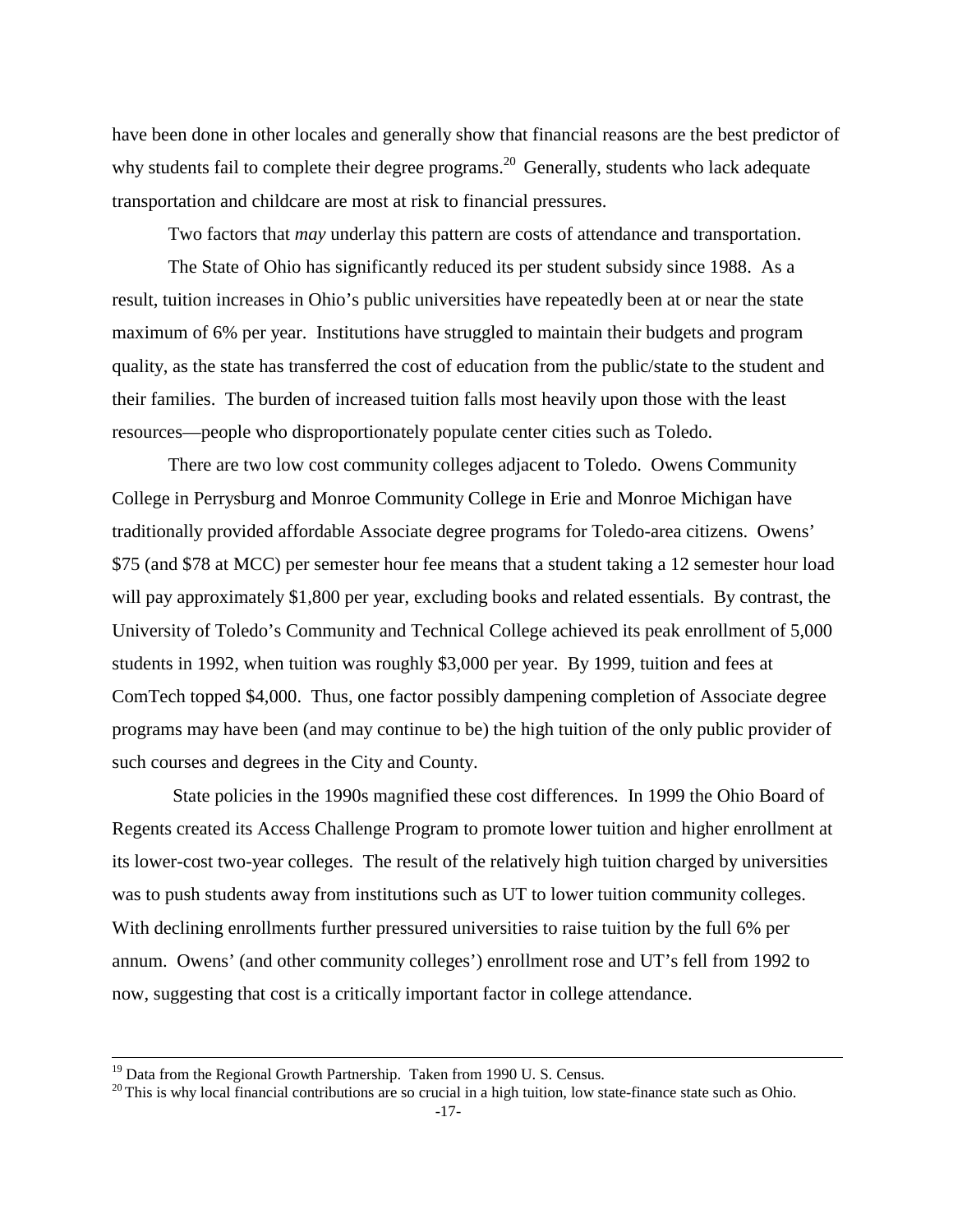Owens and MCC are about 6 and 8 miles, respectively, from downtown Toledo. TARTA buses currently provide commuter service for about 875 passengers per week between Owens Community College's Perrysburg Campus and Downtown. An unknown number of students take the Owens' shuttles from downtown. There is no mass transportation to MCC. For most mass transit riders, a trip to Owens requires changing buses downtown. Similarly, mass transportation to any UT campus almost always involves changing buses downtown. For anyone unwilling or unable (due to daycare or work concerns) to spend the time or to tolerate the frustration of transferring buses, public college attendance depends upon the availability of personal transportation, with its incumbent expenses of repairs, insurance, car loans, etc.

The need for additional educational attainment among Toledo residents is clear if Toledo is to participate in the new economy. Reducing the costs, the number of mass transit transfers, and time away from work or home *may* be viable methods of increasing collegial degree completions. Increasing the rates of educational attainment and degree completion, and removing impediments to achieving those outcomes and the existence of a substantial pool of undereducated individuals structurally indicates a strong justification for a sub-baccalaureate and/or baccalaureate college in downtown Toledo.

#### **B. Sub-Baccalaureate Programs and Services in Downtown Toledo**

Cohen and Brawer's authoritative work The American Community College (1996) suggests that five core functions of community colleges have evolved over the century. This section will examine these core functions and explore and evaluate the void that exists in the delivery of these services in downtown Toledo and Lucas County following the closing of Lucas County's only dedicated public community college, the University of Toledo's Community and Technical College (ComTech). Such discussion is important in conceptualizing what kind of sub-baccalaureate services might be appropriate for Downtown Toledo and Lucas County.

The five functions are (1) general education/academic transfer, (2) occupational, vocational and technical education, (3) continuing education, (4) developmental or remedial education, and (5) community services (1996, pp. 21-24). In Cohen and Brawer's scheme, areas such as economic and workforce development can be subsumed under continuing, vocational, and perhaps developmental education as well if such services are needed, as is often the case.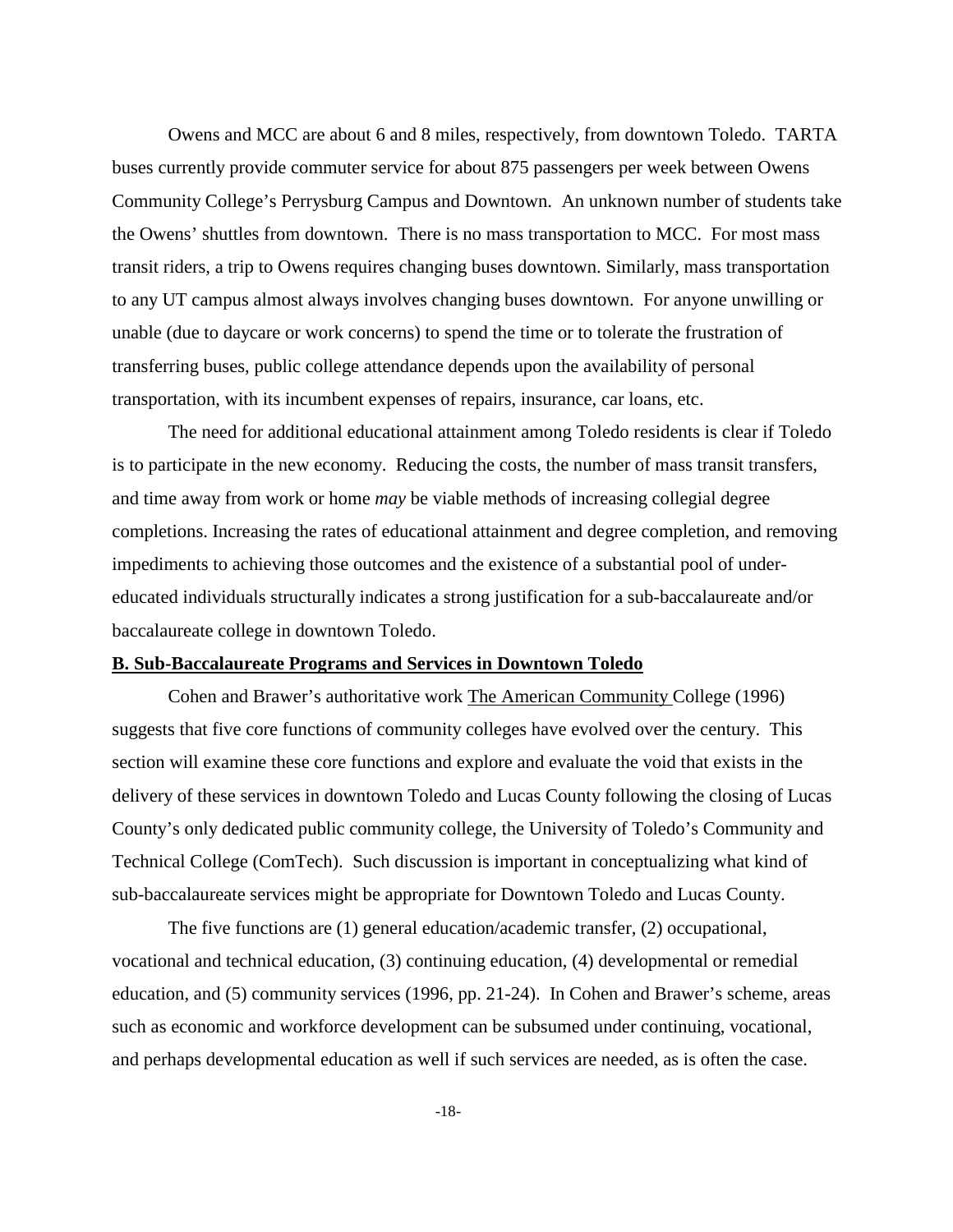It is important to note that most of this section focuses only on those sub-baccalaureate education programs and services that publicly controlled institutions offer. This is not a serious mission because, unlike other urban areas of Ohio, private independent higher education is not a substantial portion of the higher education complex in the Toledo area or in Downtown Toledo.<sup>21</sup>

There is one private college--Mercy College of Northwest Ohio--located on the edge of downtown (in the uptown/Art Museum neighborhood) about one mile from downtown. It is an accredited college that offers Associate degree programs in 5 (health related) areas and which in Fall 1999 had 209 students enrolled and in Fall 2000 they had 227 students. Starting in Fall 2000 they began to grant a BSN (Bachelor of Science in Nursing) and 26 of their students were at the post-Associate level.<sup>22</sup> They offer general education courses in social science, humanities, mathematics, and natural science, as part of those programs. While they may offer quality programs, they are a small college with a narrow range of offerings and limited facilities at this time.<sup>23</sup> Thus, if post-secondary education, workforce training, and lifelong learning programs are to be available at the sub-baccalaureate level to the citizens of Toledo and Lucas County, the key will be the development of an appropriate capacity in the area's publicly-controlled institutions.

Table 12 presents the functional type of sub-baccalaureate education that public institutions offer in downtown Toledo. It compares them to what Owens Community College's main campus offers, what services the University of Toledo's Community and Technical College once provided, and the present availability in Downtown Toledo. It shows **that a full range of sub-baccalaureate functions was** *never* **available in downtown Toledo**. Owens has not had publicly accessible physical location within the City of Toledo. The University of Toledo did possess a dedicated institution—it's Community and Technical College--with a wide range of

<sup>&</sup>lt;sup>21</sup> The Regional Growth Partnership's Economic Development FactBook listed Lourdes College, Heidelberg College, Davis College, and Stautzenberger College under the heading "community college." Lourdes is in fact a four-year independent, non-for-profit college, as is Heidelberg College, which has only a limited presence. Neither is actually located in Toledo. Davis and Stautzenberger Colleges are proprietary for-profit institutions and offer subbaccalaureate degree and certificate programs. Their combined enrollment for the Fall 1998 term, according to the FactBook, was only 820, as compared to nearly 16,000 for Owens Community College and 3,000 for UT's ComTech. Thus, the enrollment and degree offerings of area private colleges show that together they serve about 1,000 total students or roughly 1/20th of the public sector.

<sup>&</sup>lt;sup>22</sup> "Record of Status and Scope," Mercy College of Northwest Ohio. NCSA Commission on Institutions of Higher Education 6/2000. These numbers were verified and the year 2000 numbers and other details were ascertained in telephone conversations with the President and Registrar of Mercy College on 1/13/01.

<sup>&</sup>lt;sup>23</sup> The Regional Growth Partnership's Economic Development FactBook fails to note their existence as a college.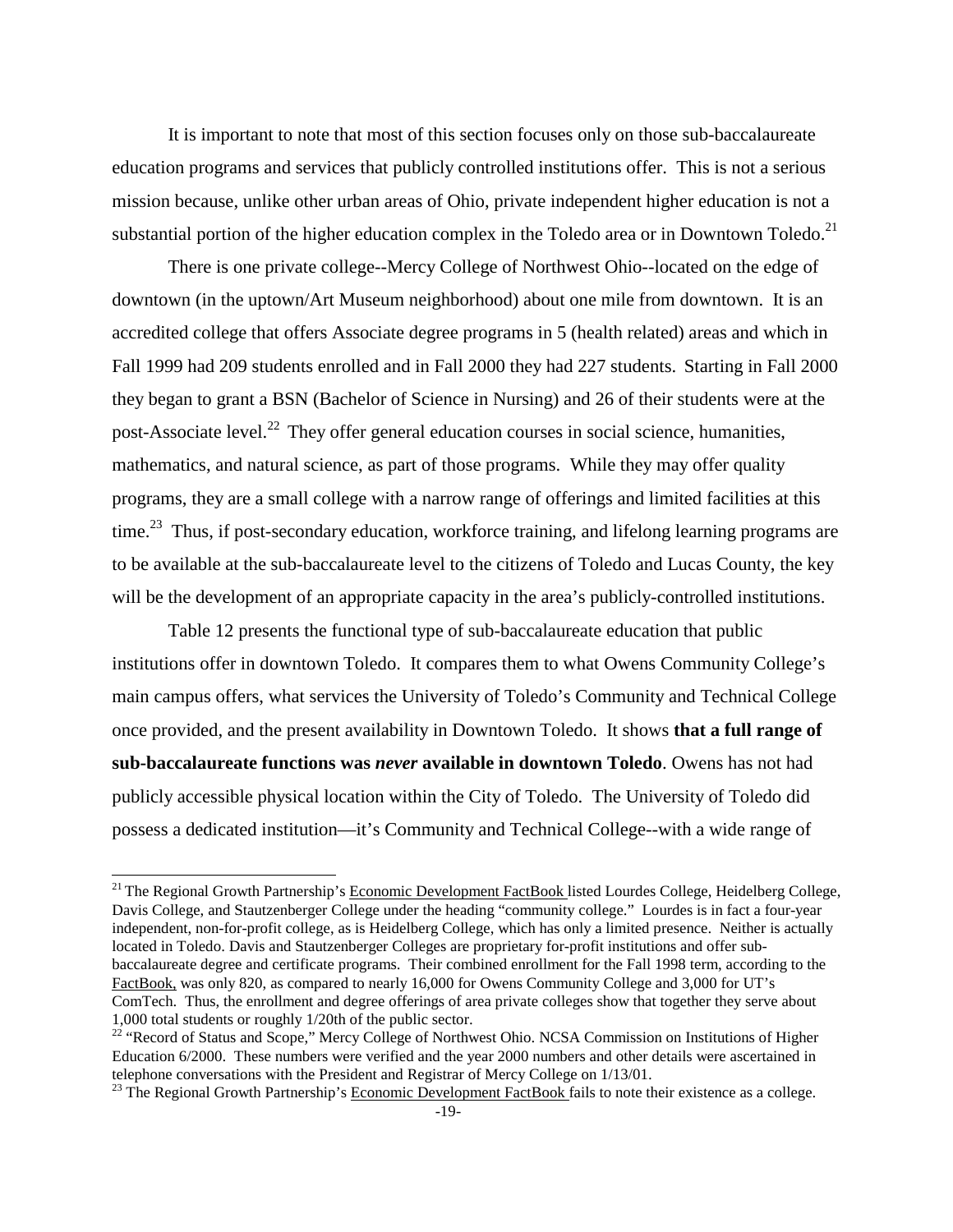sub-baccalaureate functions at their Scott Park campus in west Toledo before its closure. However, the changes at UT are more complex in their range, scope, and breadth than is commonly understood. ComTech was part of the larger UT effort to provide credit and noncredit courses and training downtown. Essentially, all of the curriculum and faculty of ComTech were incorporated into other UT colleges, and Associate degrees in those curricula are still awarded by UT. UT has also retained their remedial, counseling, and advisory services, and noncredit training capacities.

|                          | Sub-Baccalaureate Education Offered by Public Institutions and in Downtown Toledo |                 |                    |                 |  |  |  |  |  |
|--------------------------|-----------------------------------------------------------------------------------|-----------------|--------------------|-----------------|--|--|--|--|--|
| Sub-Baccalaureate        | Educational                                                                       | Offered @       | Previously offered | Available in    |  |  |  |  |  |
| <b>Education Type</b>    | Objective                                                                         | OCC-Perrysburg  | by UT ComTech      | Downtown Toledo |  |  |  |  |  |
| <b>General Education</b> | Mobility to BA                                                                    | yes             | yes                | $UT-Some*$      |  |  |  |  |  |
| & Transfer               | granting colleges                                                                 |                 |                    |                 |  |  |  |  |  |
| Vocational,              | Terminal training $\Rightarrow$                                                   | yes             | yes                | UT-Some*        |  |  |  |  |  |
| Occupational +/or        | $employment +$                                                                    |                 |                    |                 |  |  |  |  |  |
| technical education      | lifelong learning                                                                 |                 |                    |                 |  |  |  |  |  |
| Continuing               | Maintain socio-                                                                   | Some, but not @ | Some               | UT-Some*        |  |  |  |  |  |
| Education                | economic status (for                                                              | advanced skill  |                    |                 |  |  |  |  |  |
|                          | people w/BA)                                                                      | levels          |                    |                 |  |  |  |  |  |
| Developmental            | Basic skills need for                                                             | yes             | yes                | $UT-Some*$      |  |  |  |  |  |
| Education                | college or work                                                                   |                 |                    |                 |  |  |  |  |  |
| <b>Community Service</b> | Non-credit courses                                                                | yes             | yes                | UT-Some*        |  |  |  |  |  |
|                          | & workforce training                                                              |                 |                    |                 |  |  |  |  |  |

**Table 12 Sub-Baccalaureate Education Offered by Public Institutions and in Downtown Toledo**

Collectively the UT colleges (including subsumed ComTech programs) provided courses to approximately 4,600 students in the Seagate and Museum campuses and in a few downtown offices and factories in 1999-2000. Another 6,364 were taught elsewhere in Toledo but off the Bancroft and Scott Part campuses (See Table #13). Other UT programs offer training and encourage economic development, including UT's Urban Affairs, Economic and Community Development, and Family Business centers, and the Community Outreach Partnership Initiative.

**Table 13 Enrollment in UT Programs Located Outside of the Bancroft and Scott Park Campuses**

|                             | Total #<br>students | Total #<br><b>Courses</b> | % students<br>Downtown in Toledo | % taught | % taught in<br>Lucas Co | <b>Headquarters</b><br>& Staff Site |
|-----------------------------|---------------------|---------------------------|----------------------------------|----------|-------------------------|-------------------------------------|
| <b>Museum Campus</b>        | 1,700               | 250                       | 100%                             |          |                         | Museum                              |
| Continuing Education 11,226 |                     | 1,245                     | 26.2%                            | 56.7%    | 8.6%                    | Seagate                             |
| <b>Contract Education</b>   | 3,000               | 314                       | 2%                               | 60%      | 8%                      | Seagate                             |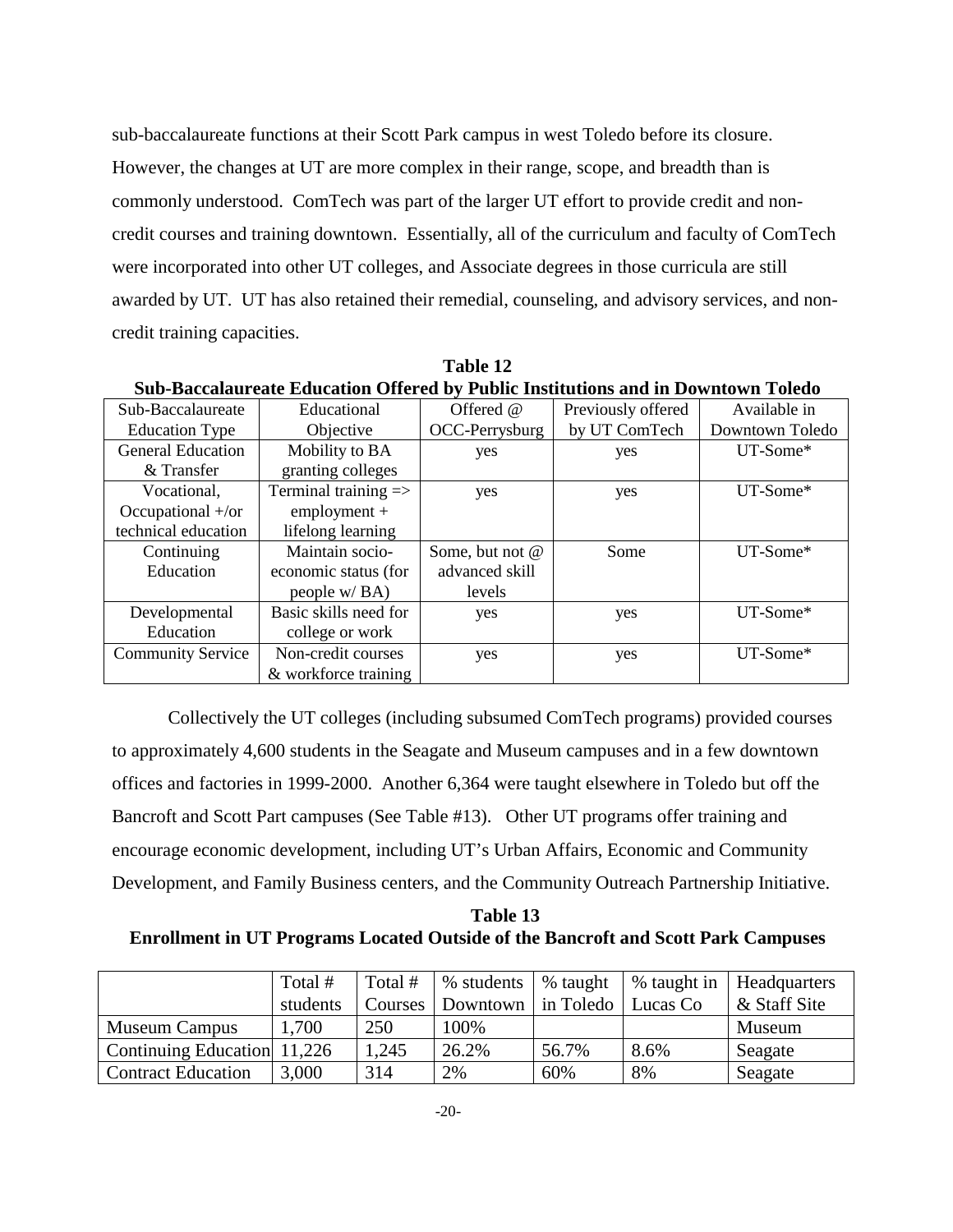| $\overline{\phantom{0}}$<br>600<br>$^{\prime}$ $^{19}$ <sub>0</sub><br>arnıng<br>еа<br>DΓ<br>' UU<br>- |
|--------------------------------------------------------------------------------------------------------|
|--------------------------------------------------------------------------------------------------------|

Thus the perception that UT no longer offers Associate degrees and does not offer courses downtown is inaccurate. While UT does not provide a full range of degree or a comprehensive curricula downtown, but does partially meet each of the five functions identified by Cohen and Brawer. What is true however, is that as a higher cost institution with a more restricted range of programs, UT's ComTech was never really a comprehensive community college as is generally understood by experts across the country.

#### **C. The New Economy Comes To Toledo and A New Response is Needed**

If this functional void is real, there should be external validation of this problem. Nationally, analysts across the ideological spectrum have recognized the economic benefits of educational attainment from high school, to college, to graduate school. From 1993 to 2000 there have been five major external studies of business location and economic development: The 1993 Toledo Lucas County Port Authority's *Strategic Assessment of the Toledo Area Economy* conducted by Iannone & Associates (1993), the 1995 PHH Fantus Consulting report *Labor Market Assessment* commissioned by the Regional Growth Partnership, the *Job Training Task Force Report* conducted by Human Resource Investment Council for the Governor of Ohio, *Final Report and Recommendations* by the Toledo Competitiveness Council for the Mayor of Toledo, and the *Downtown Toledo Strategic Plan* conducted by Downtown Toledovision. In each study, the need for additional training to improve student preparedness from K-12 and on,<sup>24</sup> to invest in knowledge-creating/technology-using capacities, and to engage in strategic investment in key industry clusters to maximize Toledo's economic advantages. Interestingly, the participation of UT's ComTech was limited and that of Owens non-existent in these studies.

The recommendations of each of these reports require the development of an entity that delivers post-secondary education and related workforce training programs on a regional basis and in more accessible locales. The fact that little attention is paid to Owens and ComTech as community colleges may reflect the biases of local leaders who formed such business and regional-development groups. As the Fantus study noted, "most businesses are not aware of

 $24$  Only 51% of the graduates in the 1998-1999 academic year from TPS high schools enrolled on a full-time basis at some institution of higher education in the fall following graduation. About 5% enrolled on a part-time basis.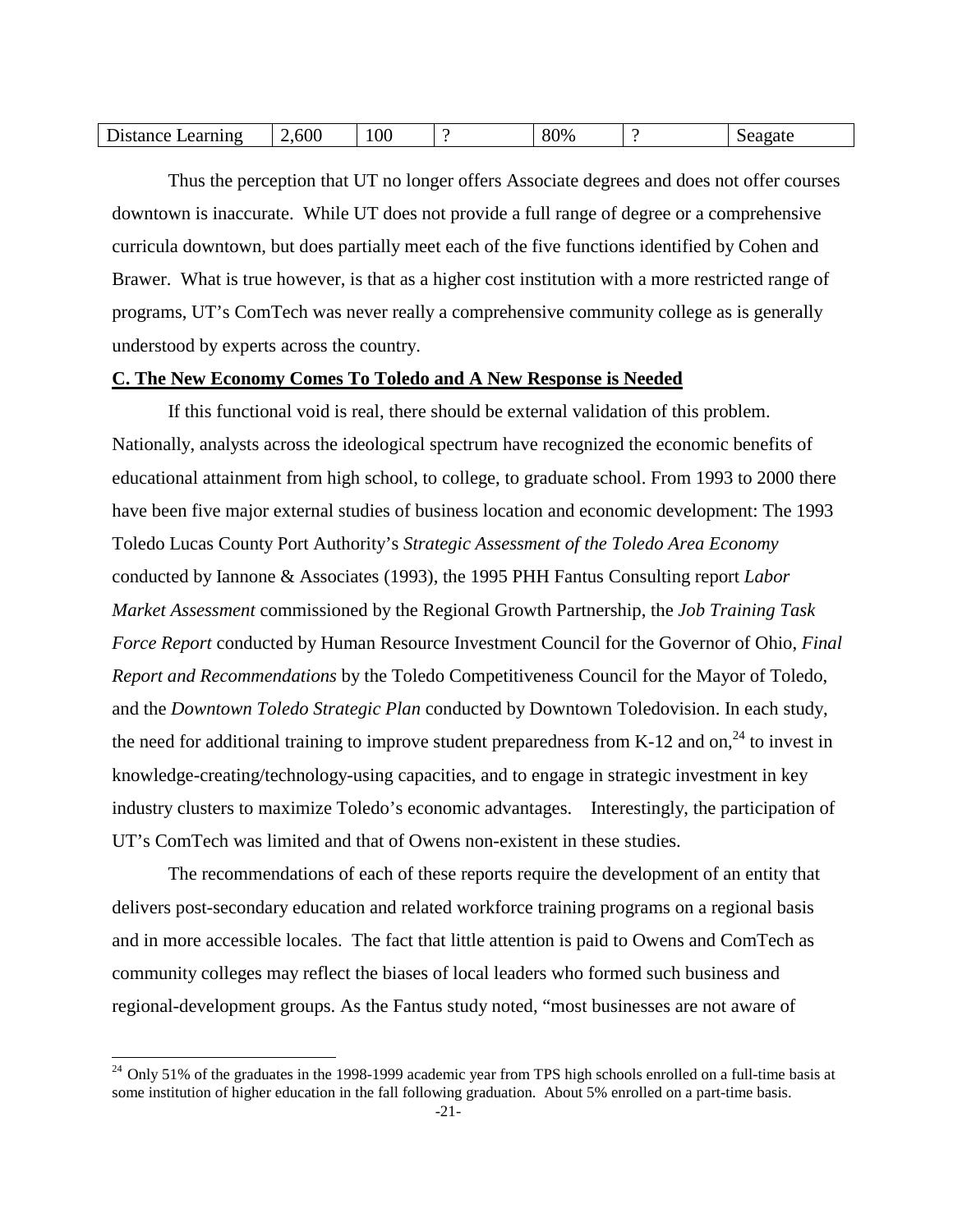community colleges and other training resources that can improve effectiveness and productivity."<sup>25</sup> The emphases of these consultant studies suggest the need for more visible and accessible community college/sub-baccalaureate activities if greater K-16 cooperation in skill development and lifelong learning activities are to be created within Toledo. Many cities have a dedicated public community college as part of the sub-baccalaureate and workforce training complex and as an active participant in economic development. And many cities, including Miami, Houston, Cleveland, and Dayton, have only one public school system, one community college system, and one public university. *Thus, workforce training may be lagging, and the educational attainment void may exist due in part to the absence over many decades of a properly funded, comprehensive public community college within Toledo.*

Next, it is important here to address concerns some would raise regarding the age-old saw, duplication of academic programs among institutions. *There is never a problem with duplication of academic programs if all are fully enrolled.* There are a number of academic degree programs at the Associate degree level offered by both Owens Community College and UT. If the programs are fully enrolled, then needs of enrolled students and (through the exercise of the market) societal needs are being met, but those of other members of society *may or may not be satisfied*. This does not mean that a new downtown community college campus should necessarily mirror the associate degree offerings in existence at Owens and UT. Also, since there may be curricula and/or training areas that neither (or both) college currently offers, institutional cooperation might be initiated to minimize impacts on existing campus programs.

A tradition of institutional cooperation exists among public two- and four-year institutions of higher education in Northwest Ohio, despite the rather disjointed history of early institutional development in Ohio. Public four-year institutions fully understand the need to work together on articulation, transfer, and joint programming to better serve students, and have created several shared programs.<sup>26</sup> Faculty and administrators on these campuses created these relationships based on shared expectations, standards (including tuition) and faculty skill levels. They have

<sup>&</sup>lt;sup>25</sup> PHH Fantus Consulting August 1995, *Labor Market Assessment*, Pg. 32.<br><sup>26</sup> At the master's level, the Medical College of Ohio, Bowling Green State University, and the University of Toledo have partnered to create a Master's of Public Health degree. At the upper division of undergraduate level, the three institutions jointly operate a BA program in Nursing. Also, Bowling Green State University and the University of Toledo have begun development of the BA degree in Recreation with an emphasis on Therapeutic Recreation.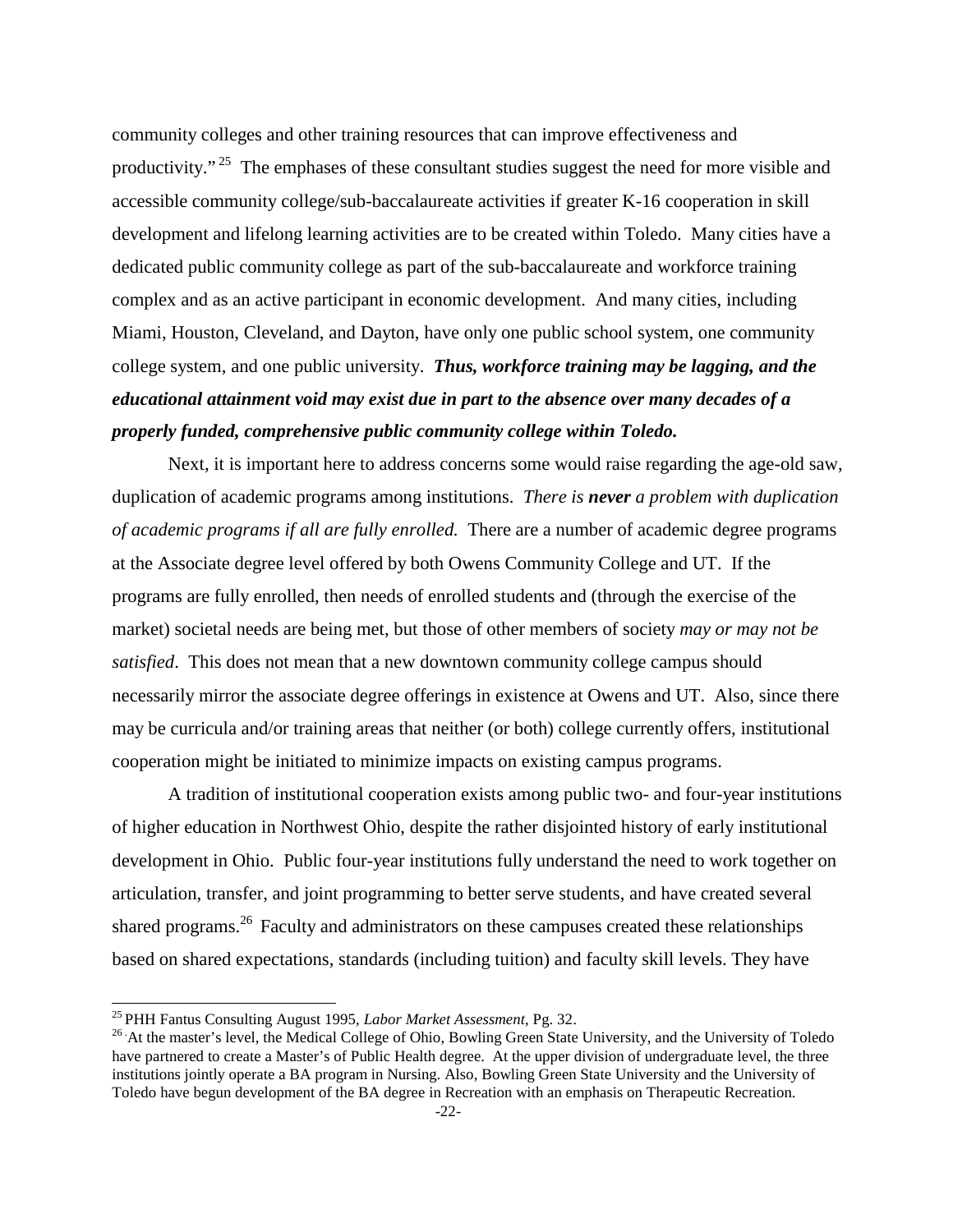agreements with sub-baccalaureate institutions, $^{27}$  but these occurred only in response to state pressures and without faculty support, and while operational are continuing sources of concern.<sup>28</sup>

Nationally, the research literature is clear: where faculty and administrators establish issues of comparability, quality, and shared standards, such cooperative agreements work well. Interinstitutional agreements work among institutions that come to the table as full partners. These lessons—inclusion of faculty and building upon inter-institutional cooperation—are important if additional institutional involvement in downtown post-secondary training is desired and if a seamless transition and life-long learning are goals.

#### **D. Local Labor Market Needs**

In October 2000, the Regional Growth Partnership and the Toledo Chamber of Commerce released the *Workforce Needs Survey*. Of the 3,000 Northwest Ohio employers queried for the survey, 224 responded. While this study has serious limitations, it is the only study of the issue completed during the last few years.<sup>29</sup> Regional employers were asked questions regarding current and perceived workforce needs, and workforce competencies and needed skills. Because of the relevance to this study, several tables from that report are cited in full and analyzed here.

Tables 14 through 17 involves responses from employers across *all industrial sectors*. Table 14 shows that more than 75% of respondents indicated that Reliability, Motivation, Teamwork, Communication, and Literacy were "most important" or "somewhat important" and were essential competencies or abilities needed to operate *their* business. When asked what specific skills members of *their* firms would need to possess during the next five years, respondents' answers in Table 15 roughly mirrored Table 14, except noting the need for communication among their employees as a far higher priority.<sup>30</sup> Survey respondents from all

 $27$  UT and BGSU signed a Transfer Covenant with northern Ohio community colleges, including Owens, in 1997 to guarantee acceptance of a thirty-seven hour block of general education courses earned by students attending any twoyear college.

<sup>29</sup> The small response rate is only one problem. The data lacks indicators of being representative of the larger sample of firms, relative to firm size, geographic distribution, sector size, annual revenues, among others—basic information that would indicate the relationship between this sample and the full population and that would allow for "statistical adjustments" to standardize those responses by re-weighing the responses. Thus, these findings are inferred to be indicative of larger trends, but they are not argued to be representative of businesses in Northwest Ohio generally or of Toledo in particular.

There is a table of perceived skill requirements identified by workers generally similar  $(+/-7%)$  to that identified by firms, except that employers value communication (+ 15%) more than workers do.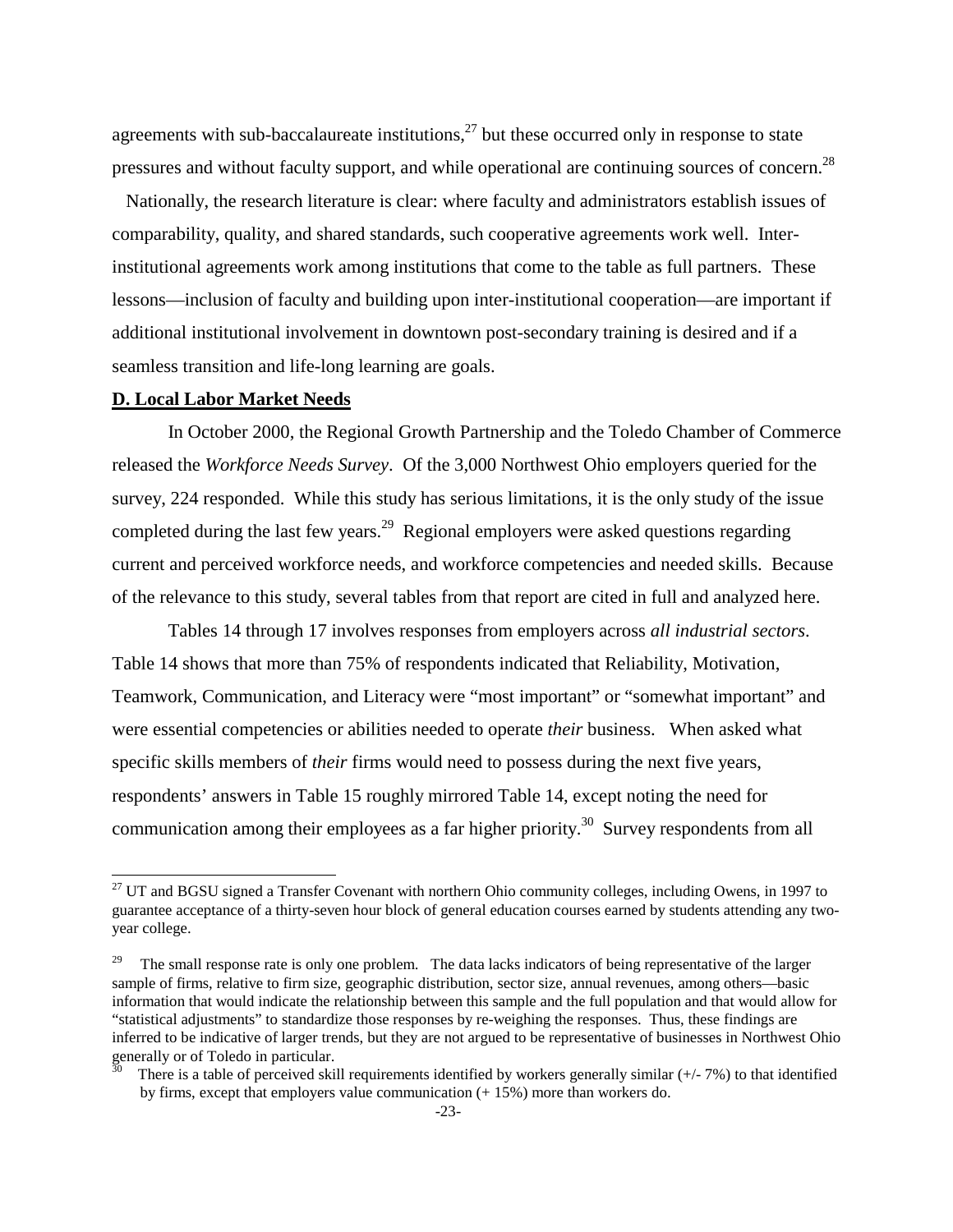sectors were asked which formal credentials have the greatest value to each workforce skill. Table 16 shows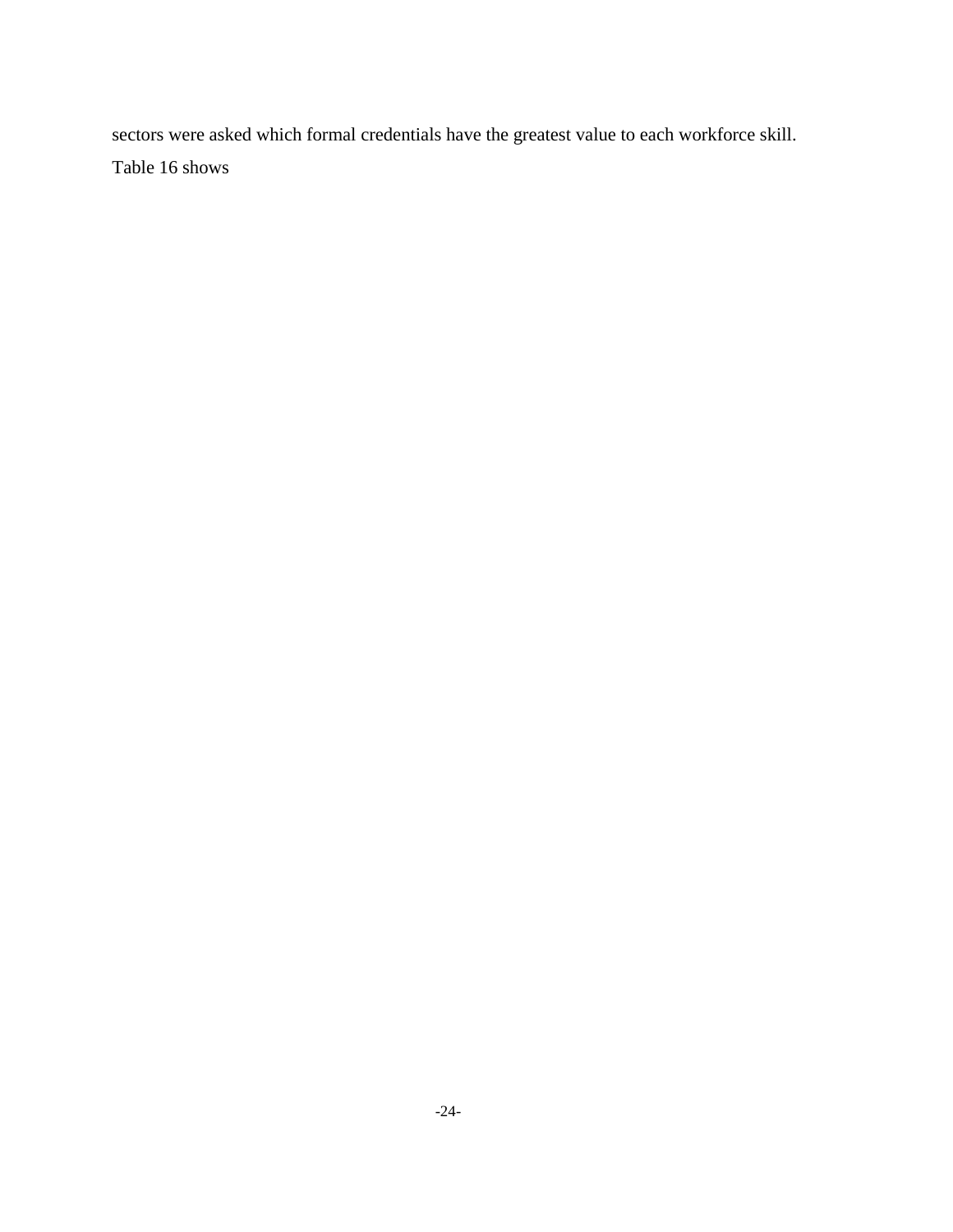#### **Table 14**

#### **Workforce Competencies (All Sectors)**

**"Which workforce competencies represented the greatest need for development in Your business?"**

| <b>Workforce</b>    | <b>Most</b> | <b>Very</b> | Most&Very   | N <sub>0</sub> | Somewhat  | Least     | <b>Not</b> |
|---------------------|-------------|-------------|-------------|----------------|-----------|-----------|------------|
| <b>Competencies</b> | Important   | Important   | Important   | Opinion        | Important | Important | Applicable |
| <b>Reliability</b>  | 125 (55%)   | 84 (37%)    | 209(92%)    | $0( - )$       | $4(1\%)$  | $1(-)$    | 10(4%)     |
| <b>Motivation</b>   | 93 (41%)    | 101 (45%)   | $194(86\%)$ | $9(4\%)$       | 6(2%)     | $1(-)$    | 14 (6%)    |
| <b>Teamwork</b>     | 89 (39%)    | 102 (45%)   | 191 (84%)   | $3(1\%)$       | 13 (6%)   | $1(-)$    | 16(7%)     |
| Communication       | 94 (42%)    | 92 (41%)    | 186 (83%)   | $6(2\%)$       | 17(7%)    | $0( - )$  | 15 (6%)    |
| <b>Literacy</b>     | (36%)<br>81 | 98 (43%)    | 179 (79%)   | $2(1\%)$       | 26(12%)   | 6(2%)     | 11(5%)     |
| <b>Continuous</b>   | 62 (27%)    | 109 (48%)   | 171(75%)    | 9(4%)          | 19 (8%)   | $1(-)$    | $24(11\%)$ |
| Learning            |             |             |             |                |           |           |            |
| <b>Management</b>   | 31(13%)     | (34%)       | 108(47%)    | 16 (7%)        | 47 (27%)  | 10(4%)    | 43 (19%)   |

### **Table 15**

### **Changes in Skill Requirements for Companies "What changes in skill requirements for your company do you see over the next 5 years?"**

| <b>Skills Requirement</b> | Significant | Some     | Significant &      | Little Change | No Change |
|---------------------------|-------------|----------|--------------------|---------------|-----------|
|                           | Change      | Change   | <b>Some Change</b> |               |           |
| <b>Computers</b>          | 76 (36%)    | 75 (35%) | 151(71%)           | 35 (16%)      | 27(13%)   |
| <b>Continuous</b>         | 60(29%)     | 77 (38%) | 137(67%)           | 39 (19%)      | 28 (14%)  |
| <b>Learning</b>           |             |          |                    |               |           |
| <b>Communication</b>      | 43 (22%)    | 86 (43%) | 129(65%)           | 41 (21%)      | 28 (14%)  |
| <b>Teamwork</b>           | 57 (30%)    | 68 (35%) | 125(55%)           | 36 (19%)      | 32 (17%)  |
| <b>Management</b>         | 36(19%)     | 84 (44%) | 120(63%)           | 45 (23%)      | 28 (15%)  |
| <b>Motivation</b>         | 45 (23%)    | 70 (36%) | 115(59%)           | 45 (23%)      | 33 (17%)  |
| <b>Reliability</b>        | 38 (20%)    | 68 (35%) | 106(55%)           | 54 (28%)      | 34 (18%)  |
| Literacy                  | (6%)<br>11  | 69 (36%) | 80 (42%)           | 72 (37%)      | 41 (21%)  |
| <b>Machining</b>          | 15 (8%)     | 29 (15%) | 46(23%)            | 44 (22%)      | 109 (55%) |
| <b>Robotics</b>           | (5%)<br>9   | 23 (13%) | 32 (18%)           | 30 (17%)      | 114 (65%) |
| <b>Construction</b>       | (5%)<br>8   | 23 (13%) | 31(18%)            | 32 (18%)      | 114 (64%) |

that survey respondents believed that the high school diploma, technical certificates, two-year degrees, and four-year degrees all had viability in meeting skill requirements and behavioral expectations. The most significant finding was that employers looked to colleges and universities that award four-year degrees for leadership in credentialing persons for management and to lead in continuous learning. Surprisingly, many employers saw behavioral skills as an important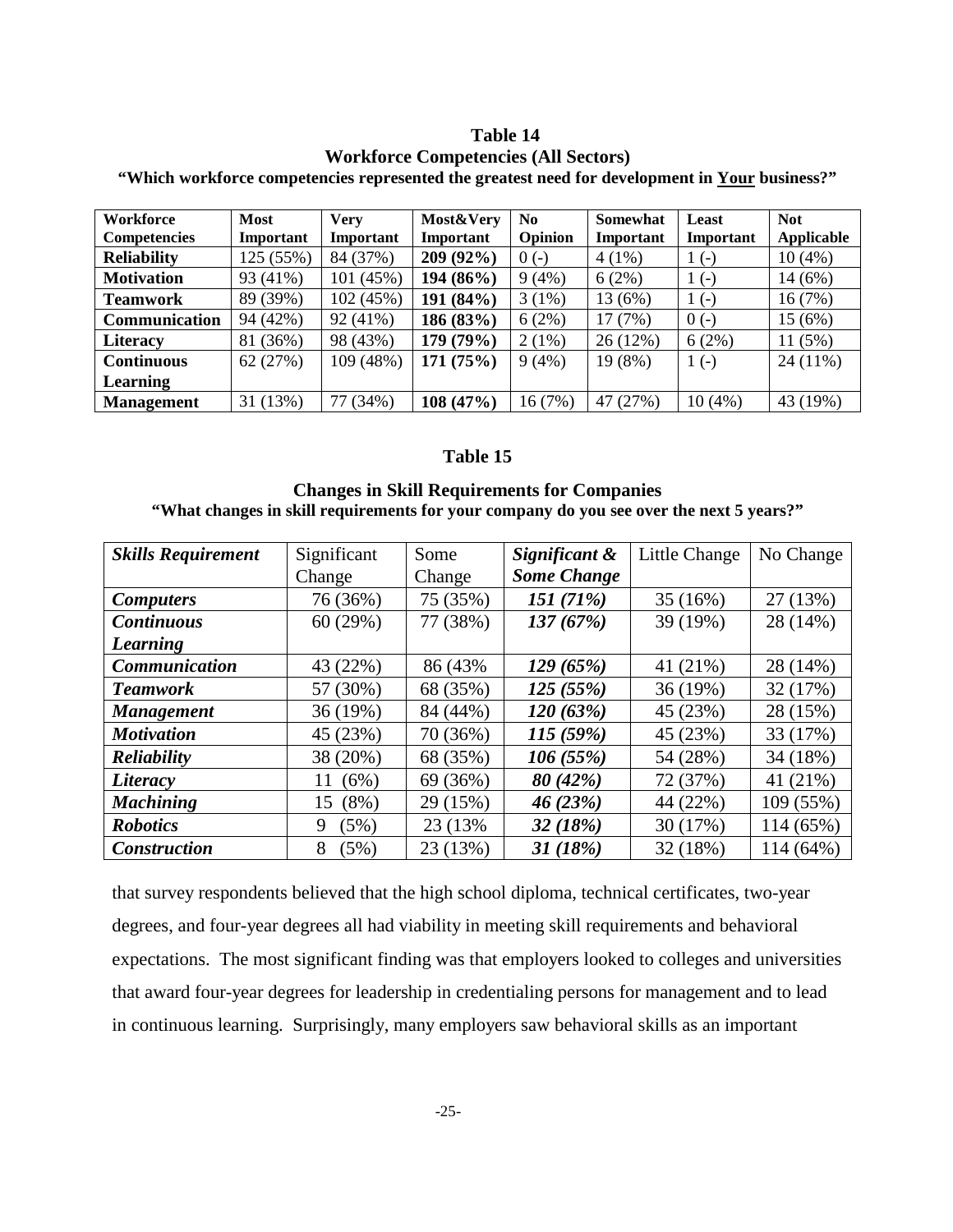contribution of the 4-year college and not decreasing relative to 2-year colleges (Table # 16 shaded area).

| <b>Skill Requirement</b>   | <b>High</b>    | 2 Year        | 4 Year        | <b>Technical</b>   | Master's      | <b>Other</b> |
|----------------------------|----------------|---------------|---------------|--------------------|---------------|--------------|
|                            | <b>School</b>  | <b>Degree</b> | <b>Degree</b> | <b>Certificate</b> | <b>Degree</b> |              |
|                            | <b>Diploma</b> |               |               |                    |               |              |
| <b>Computers</b>           | 51 (27%)       | 56 (29%)      | 43(23%)       | 36 (19%)           | 3(2%)         | $1(1\%)$     |
| <b>Management</b>          | 40 (21%)       | 29(15%)       | 91(47%)       | 11(6%)             | 19 (10%)      | $2(1\%)$     |
| <b>Continuous Learning</b> | 69 (36%)       | 48 (25%)      | 48 (25%)      | 15 (8%)            | 6(3%)         | 4(2%)        |
| Communication              | 94 (47%)       | 43 (22%)      | 47 (24%)      | 6(3%)              | 3(2%)         | 3(2%)        |
| <b>Literacy</b>            | 109 (55%)      | 41 $(21\%)$   | 36(18%)       | 6(3%)              | 3(2%)         | $2(1\%)$     |
| <b>Motivation</b>          | 103 (54%)      | 41 $(21\%)$   | $36(19\%)$    | 6(3%)              | 3(2%)         | 7(4%)        |
| <b>Teamwork</b>            | 106 (55%)      | 37(19%)       | $36(19\%)$    | 6(3%)              | 3(2%)         | 4(2%)        |
| <b>Reliability</b>         | 118 (62%)      | 28(15%)       | 27(14%)       | 7(4%)              | $2(1\%)$      | 8(4%)        |
| <b>Construction</b>        | 68 (49%)       | 19 (14%)      | 6(4%)         | 32(3%)             | 2(2%)         | 9(7%)        |
| <b>Robotics</b>            | 59 (45%)       | 17 (13%)      | 14 (11%)      | 31 (24%)           | 2(2%)         | 9(7%)        |
| <b>Machining</b>           | 65 (46%)       | 17 (12%)      | 6(4%)         | 44 (31%)           | $1(1\%)$      | 9(6%)        |

**Table 16 Employer Perceptions of Relationship Between Formal Credentials and Workforce Skills "Which formal credentials have the greatest value to each workforce skill?"**

Comparing tables 15 and 16 demonstrates that employers saw technical certificates as valuable for meeting skill requirements in computers, construction, robotics, and machining. Each of these skill areas is typically part of technology-related fields that Associate degree programs emphasize. Employers looked to the high school diploma as a vehicle to provide basic skills, but clearly saw these as a minimum requiring significant additional training and education.

Table 17 presents the survey respondents' perceptions regarding the source of workforce training most likely to be used by all employment sectors. The category, "community colleges and technical schools," was the top rated institutional source to meet computer skills for the workforce, as well as for providing continuous learning, and machining. Community colleges and technical schools were also highly rated as a source to provide skilled workers in robotics and communication. Again, as expected, universities were most highly rated in the management category. These responses probably reflect the existing level of educational attainment of the workforce, past experience of the respondents, and may (absent data on the location of respondents) reflect the proximity of a nearby college or university. Regardless, they suggest strong support for additional community college and baccalaureate level education in the region. It should be stressed that the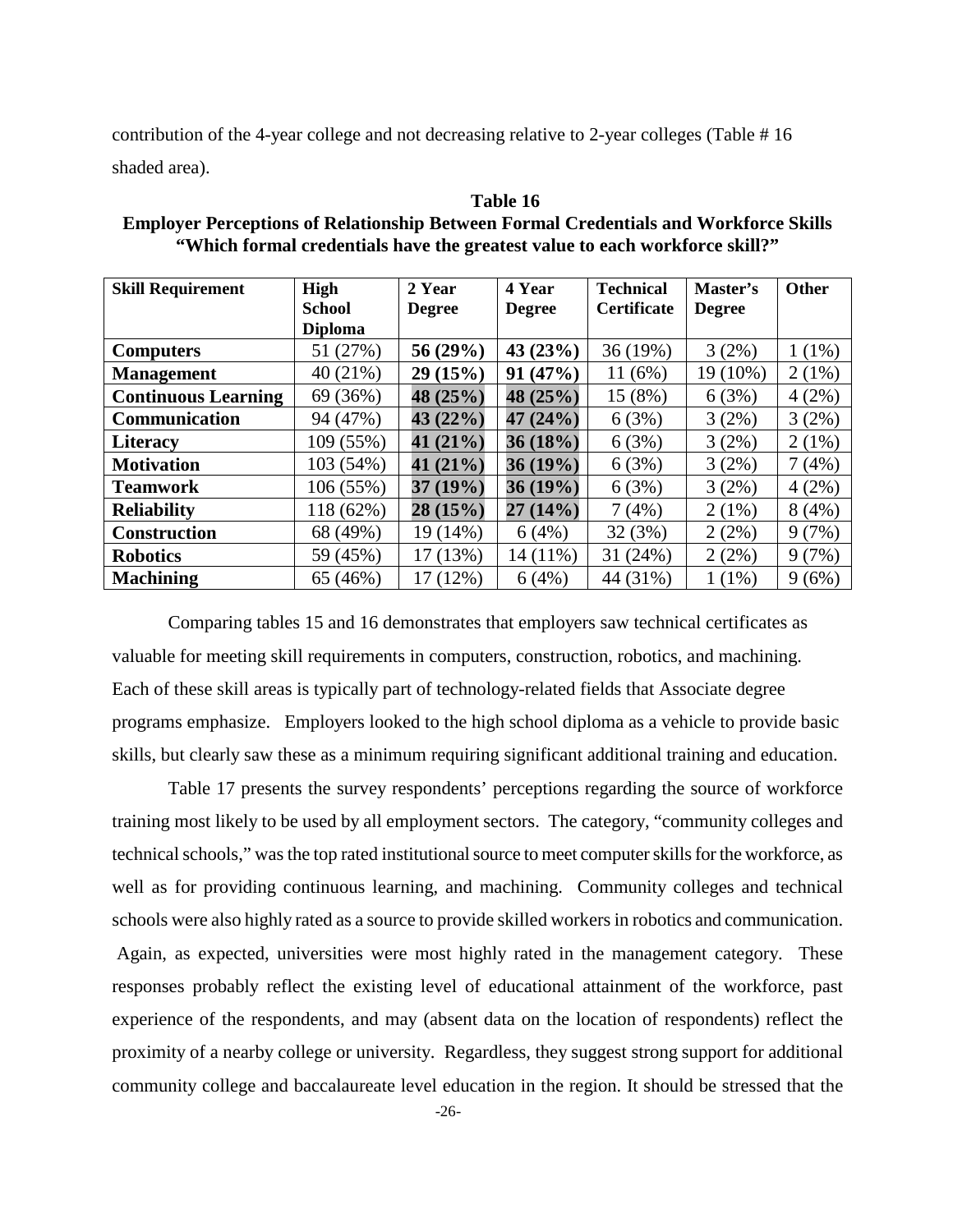*Survey* reflects views of executives from existing companies, not those that Toledo would seek to lure here, many of whom may have higher expectations.

| <b>Skill</b>        | Comm. $\&$       | <b>Vocational</b> | Public&        | Colleges $\&$       | <b>Private</b>     | Industry &          | <b>Other</b> |
|---------------------|------------------|-------------------|----------------|---------------------|--------------------|---------------------|--------------|
| <b>Requirements</b> | <b>Technical</b> | <b>Schools</b>    | <b>Private</b> | <b>Universities</b> | <b>Training</b>    | <b>Trade</b>        |              |
|                     | <b>Colleges</b>  |                   | High Sch.      |                     | <b>Consultants</b> | <b>Associations</b> |              |
| <b>Computers</b>    | 74 (44%)         | $19(11\%)$        | 13(8%)         | 38(23%)             | 21(13%)            | 12(7%)              | $2(1\%)$     |
| <b>Continuous</b>   | 51(28%)          | $19(11\%)$        | $20(11\%)$     | 37(21%)             | 25(14%)            | 26(14%)             | $2(1\%)$     |
| Learning            |                  |                   |                |                     |                    |                     |              |
| <b>Machining</b>    | 33 (26%)         | 31(24%)           | $16(12\%)$     | 6(5%)               | 6(5%)              | 30(23%)             | 7(5%)        |
| <b>Literacy</b>     | 42 $(24%)$       | $17(10\%)$        | 66(37%)        | 29(16%)             | 14(8%)             | 7(4%)               | $2(1\%)$     |
| Communication       | 39(22%)          | 12(7%)            | 48 $(27%)$     | 32(18%)             | 35 (20%)           | 8(5%)               | $2(1\%)$     |
| <b>Robotics</b>     | 26(22%)          | 23(19%)           | 18(15%)        | 10(8%)              | 6(5%)              | $24(20\%)$          | $12(10\%)$   |
| <b>Management</b>   | $36(20\%)$       | 15(9%)            | 12(7%)         | 74 (42%)            | 23(13%)            | 15(9%)              | $2(1\%)$     |
| <b>Motivation</b>   | 33(19%)          | $15(9\%)$         | 38(22%)        | 27(15%)             | 42 $(24%)$         | 14(8%)              | 7(4%)        |
| <b>Teamwork</b>     | 33(19%)          | $17(10\%)$        | 37(21%)        | 26(15%)             | 48 (27%)           | 13(7%)              | $4(2\%)$     |
| <b>Reliability</b>  | 32(19%)          | 16(9%)            | 56 (32%)       | 21(12%)             | 30(17%)            | 9(5%)               | 9(5%)        |
| <b>Construction</b> | 22(18%)          | 30(25%)           | 15(13%)        | 5(4%)               | 5(4%)              | 32(27%)             | 11(9%)       |

**Table 17 Source of Workforce Training Most Likely to be Used by All Employment Sectors**

There is an additional factor that must be acknowledged. Upgrading skills and increasing educational attainment bestows significant economic advantage upon the students. As Table # 18 shows, it reduces vulnerability to occupational displacement and increases one's average salary, attributes that benefit both the individual, and via taxes the community, not just the firms.

| 1 AU 11 11                                                 |                                 |                          |  |  |  |  |  |
|------------------------------------------------------------|---------------------------------|--------------------------|--|--|--|--|--|
| <b>Earnings and Unemployment Rate by Degree Attainment</b> |                                 |                          |  |  |  |  |  |
|                                                            | <b>Median Personal Earnings</b> | <b>Unemployment Rate</b> |  |  |  |  |  |
| Less than High School                                      | \$18,000                        | 7.5%                     |  |  |  |  |  |
| <b>High School Graduate</b>                                | \$22,382                        | 3.5%                     |  |  |  |  |  |
| Some College                                               | \$30,000                        | 3.4%                     |  |  |  |  |  |
| <b>Associate Degree</b>                                    | \$32,000                        | 2.7%                     |  |  |  |  |  |
| <b>Bachelor Degree</b>                                     | \$40,000                        | 2.0%                     |  |  |  |  |  |
| <b>Graduate Degree</b>                                     | \$54,000                        | 1.5%                     |  |  |  |  |  |

**Table # 18**

Source—Bureau of Census, Current Population Survey 3/99.

### **E. Downtown Economic Development; The 800-Pound Gorilla**

One additional aspect of economic development requires exposition. Thousands of residents of Toledo and Lucas County journey each week to the Owens' campus in Wood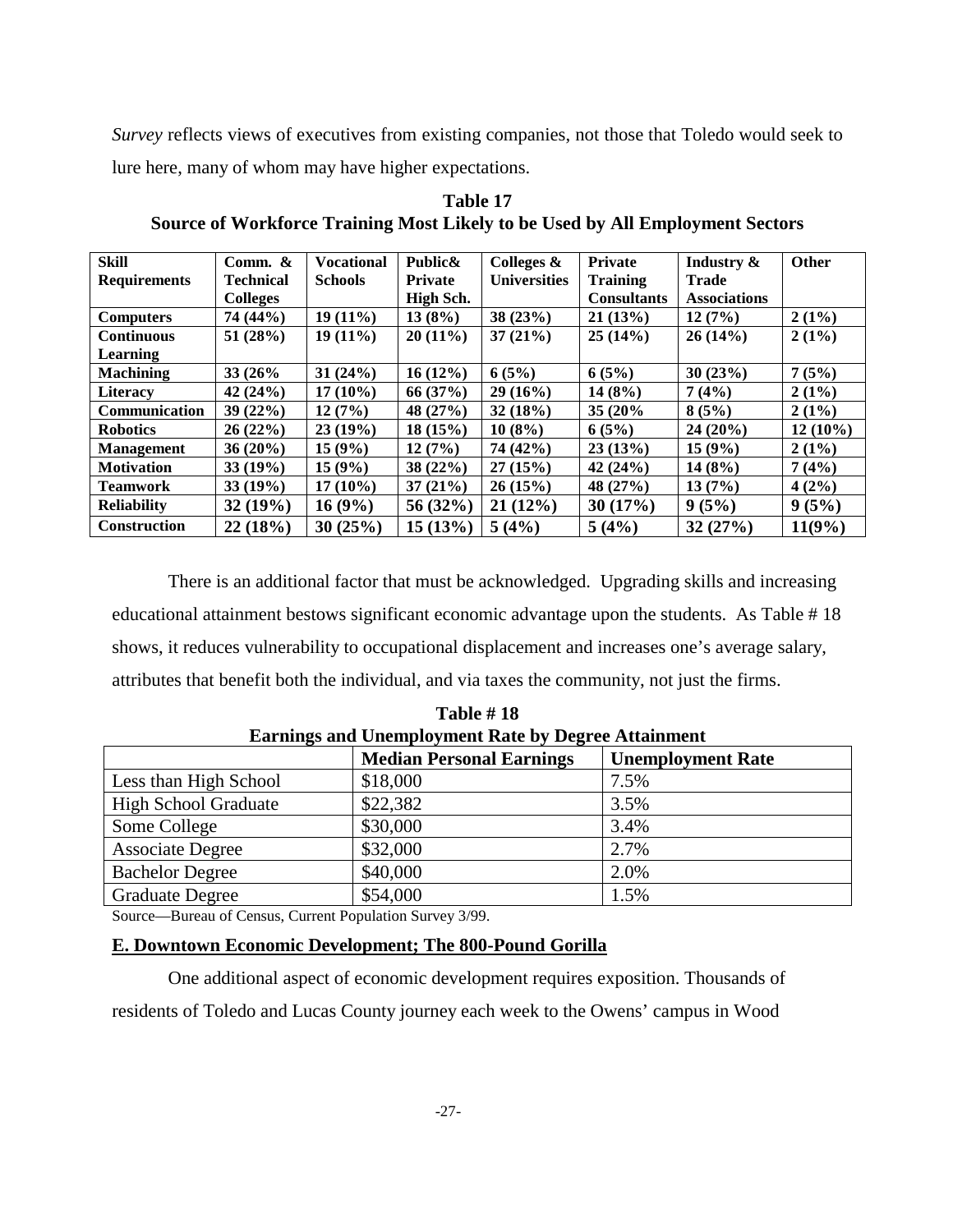County<sup>31</sup> (and dozens more to Monroe Community College's Whitman campus). Colleges, like other institutions have a multiplier effect as auxiliary services and businesses locate near the campus. For example, a community college with as few as 1,000 students in downtown might have a net impact of about \$8 million per year.<sup>32</sup> When Toledo and Lucas County residents obtain their education in Wood County, they help to create new businesses that, if they were attending college in Toledo, would have been created in Toledo. Impact of Owens growth can be seen by the new businesses that have sprung up on the border of their Perrysburg campus. The unseen losses resulting from their actions include Lucas County "losing" sales tax, the City employment tax, and the schools property tax revenues that they would capture from the local expenditures, salaries, and investments. Downtown even loses a potential housing "draw," since some students would surely move to nearby neighborhoods, spurring increased occupancy, building rehabilitation, and new housing starts.

#### **F. Summary of Economic and Workforce Development Data**

The Information Age has come to a city that for decades has been a leader in manufacturing. Although UT continues to provide a significant level of sub-baccalaureate credit/non-credit programs and baccalaureate education in downtown Toledo, employers perceive a significant void of sub-baccalaureate technical training. Outside experts identify the need to develop a coherent workforce training and life-long learning environment if Toledo is to attract new and enhance existing businesses. There is no question that institutional competition between ComTech and Owens hindered creation of a seamless system of life-long learning. Creating a

<sup>&</sup>lt;sup>31</sup> Requests for information on the total number, and the number of students from Lucas County, Toledo, and zip codes 43605, 43604, 43602, 43624, 43609 (the downtown area) was filed on 11/20/00 and despite several follow-up telephone calls, including with VP Paul Unger, no information has been provided.

 $32$  It is impossible to accurately project the impact of such an institution without extensive research. It is possible to provide rough indicators to at least illustrate the concept and its possible implications for Toledo. A review of 7 appropriate studies from across the US suggests direct multiplier effects of a local community college ranges from 1.8 to 3 times the net operating revenues, with an average direct multiplier of 2.33 times. Assuming a downtown community college received \$2,000 tuition and \$1200 state subsidy per student and \$300 other funds and it had 1,000 students, it would have an "economic footprint" of \$8.15 million dollars. If it had 5,000 students, it would be \$40.8 million. (Ryan 1983, New Jersey 1983, Andrews and Lillibridge 1990, Winter and Fadale 1991, Johnson County 1995, Lillibridge 1995, Jernigan 1995). On the other hand, if roughly half of the 1000 students moved from UT with its' tuition and state subsidy to the downtown community college, the net economic impact *across the city* might offset the advantages of 500 new students, but would shift the multiplier impact from the Bancroft area to downtown.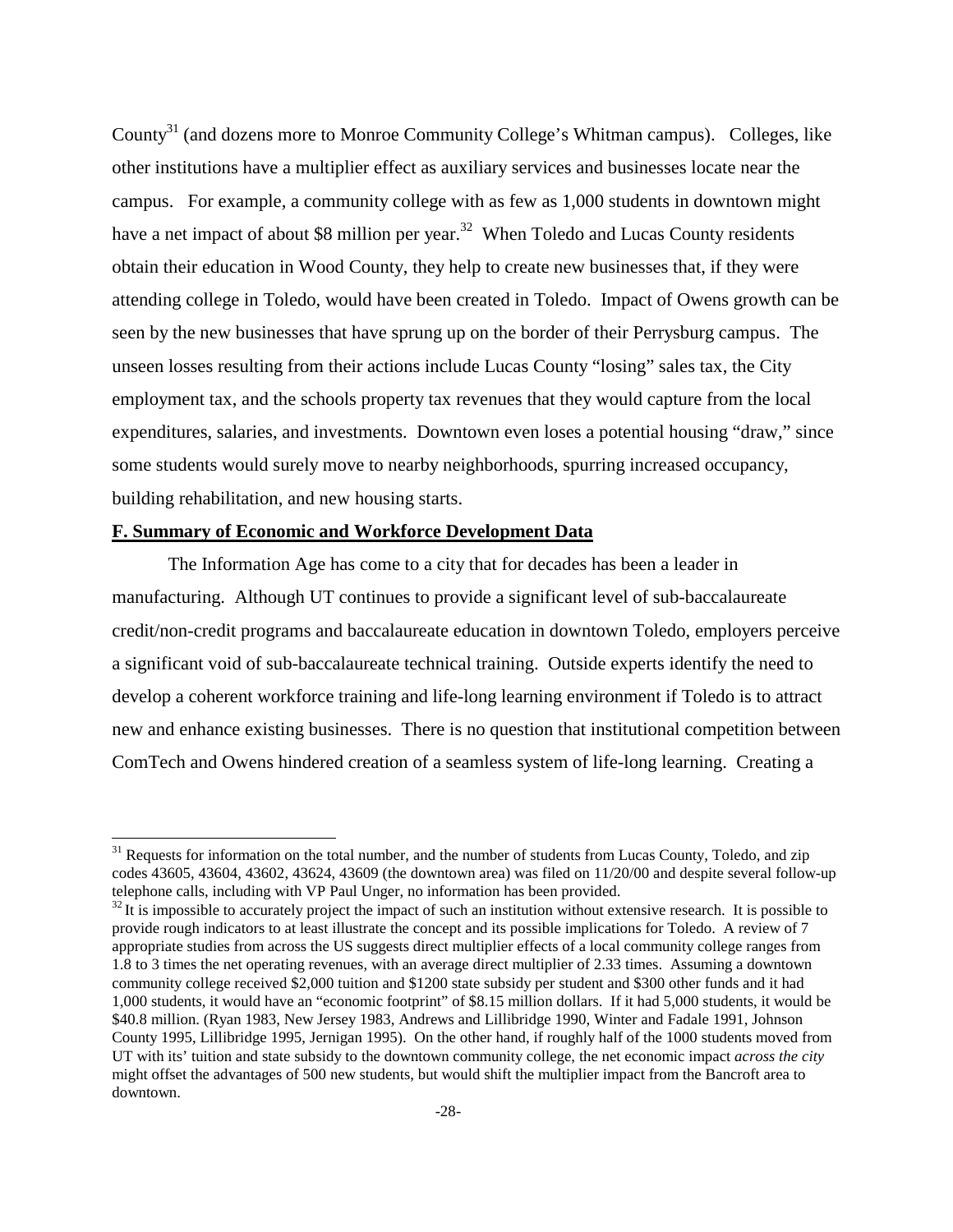world-class workforce requires the full integration of the key entities that produce a workforce: including the public schools, a community college, and the locally based public university.

Seeking to create a cost-competitive educational institution that would be an engine of downtown economic development and a boom to City and County revenues is a legitimate justification for developing a sub-baccalaureate institution in downtown Toledo. Achieving those goals, while increasing the skill levels, the educational attainment and degree completion rates, and improving family stability, would render a "win-win-win-win-win" outcome.

### **PART IV. - FINDINGS, OPTIONS, AND CLOSING THOUGHTS**

This report addressed three major research questions. Each is summarized below and followed by recommendations for programming and policy including financing mechanisms.

# *1. What lifelong education/postsecondary training and related educational services do the business community, government officials, and residents in the City of Toledo and Lucas County believe are needed to keep the workforce current in the information age?*

Strong indications of a need for additional educational attainment was evident, relative to the national, state, and even County norms, and a severely under-educated workforce was demonstrated to exist within a 2 and 5 mile radius of downtown. The doubling of Owens Community College enrollment juxtaposed with the strongest regional economy in a generation– strongly indicates a pent-up but cost-sensitive, demand for postsecondary training and related educational services in the City of Toledo and Lucas County. All of the economic development consultants have indicated a need for a better-trained workforce, and have argued for additional credit, and non-credit courses at sub-baccalaureate, baccalaureate, and post-baccalaureate levels.

Despite the abolition of ComTech, UT annually serves thousands of students in the downtown area, offering credit and non-credit courses at the certificate, sub-baccalaureate and baccalaureate level, in two existing downtown sites. They provide educational counseling and remediation programs to under prepared students, and provide economic and organizational assistance to downtown businesses, government, and neighborhood groups. The Associate degree programs previously in ComTech are still available on the Bancroft Campus. However, the bottom line is that UT's current roster of post-secondary offerings in downtown is insufficient. It is clearly in the best interest of the City of Toledo (and Lucas County) to secure a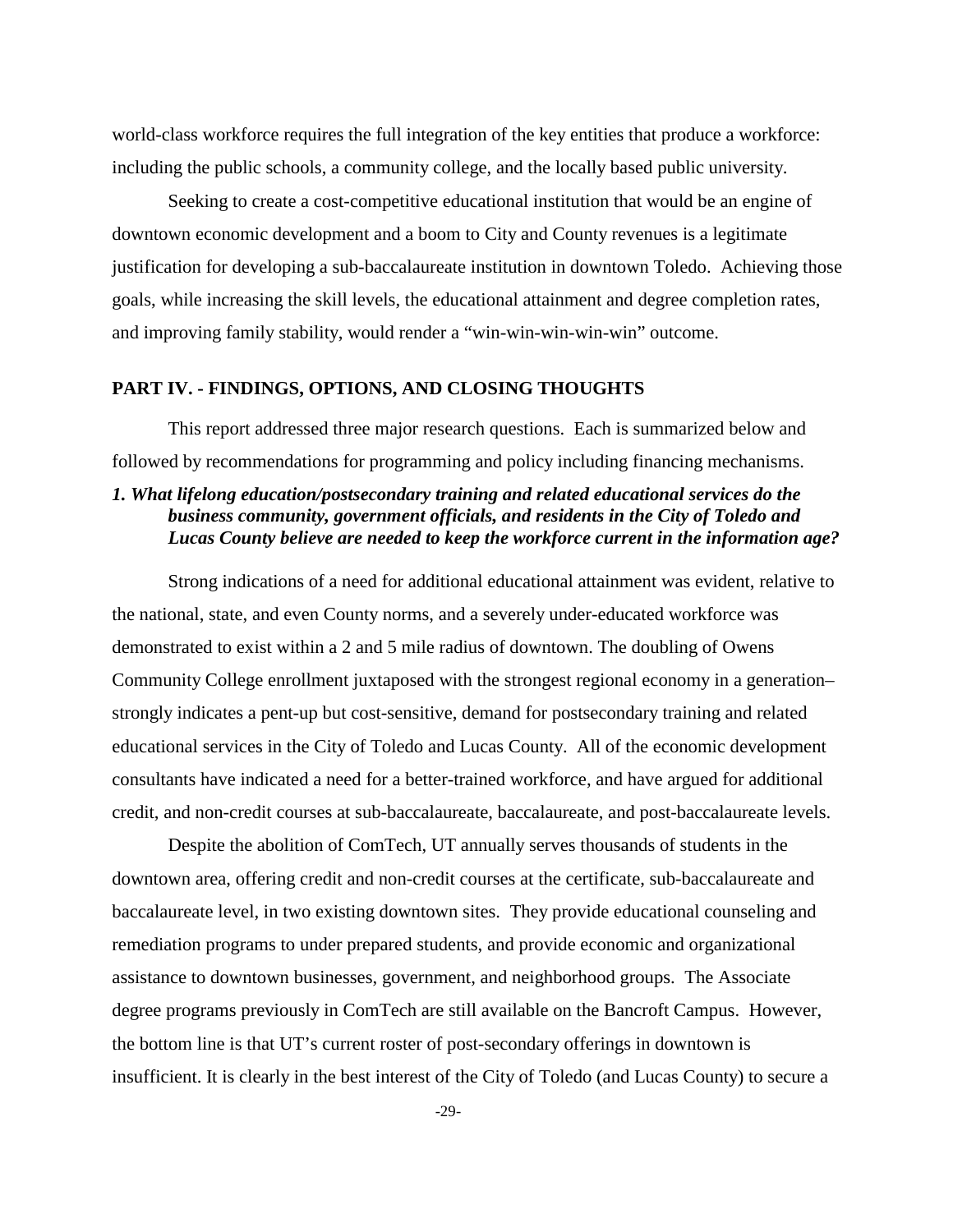comprehensive post-secondary institution of higher education needs to be created to assure course availability, seamless transfer, and lifelong education opportunities in downtown.<sup>33</sup>

# *2. Is there an advantage to locating educational services close to perspective students, to government offices and downtown businesses, and in proximity to the region's principal transportation hub?*

There is a void of educational attainment in this locale and the potential market for both skill enhancement and degree-focused education (especially at the post-secondary level) is evident. Proximity to the mass transportation hub would advantage low-income individuals and/or those with childcare, work release, or other time-based constraints.

## *3. What types of institutional arrangements might most effectively serve the downtown area and what guidelines, criteria, and recommendations should inform and frame these decisions?*

No existing private sector institution operating in the Toledo area has shown a capacity to provide the range, breadth, and depth of post-secondary training and education services at the post-secondary (and especially the sub-baccalaureate level). Only the public sector institutions can achieve those ends.

Four organizational options exist for the City of Toledo and Lucas County regarding the provision of lower division sub-baccalaureate education that community colleges commonly provide. Consistent with the wishes of the City, we offer those without ranking or recommendation. We do, however, identify some significant factors that should inform and assist the City when setting their goals, and when engaging in discussions with these institutions regarding their willingness to create a downtown Toledo post-secondary campus. The four options are to; (1) do nothing, (2) ask the University of Toledo to reopen their community college, (3) ask Owens Community College to initiate community college services in Downtown Toledo, (4) ask the University of Toledo and Owens to create a partnership that would provide for a comprehensive post-secondary campus for skills enhancement, and for certificate and degree

<sup>&</sup>lt;sup>33</sup> One limitation of UT has been their use of the Seagate Center as the site of most of their downtown educational efforts; a site created in 1986 as joint use operating agreement with the Toledo Convention and Visitors Bureau as part of a downtown re-development effort. Since its inception, UT's downtown programming has had to accommodate its space availability at the Toledo Lucas County Convention and Visitor's Bureau to the vagaries of conference schedules, which has first priority on the space, thus limiting the types and duration of course offerings. Thus, one factor that may have contributed to the need for additional educational opportunities is the constraints on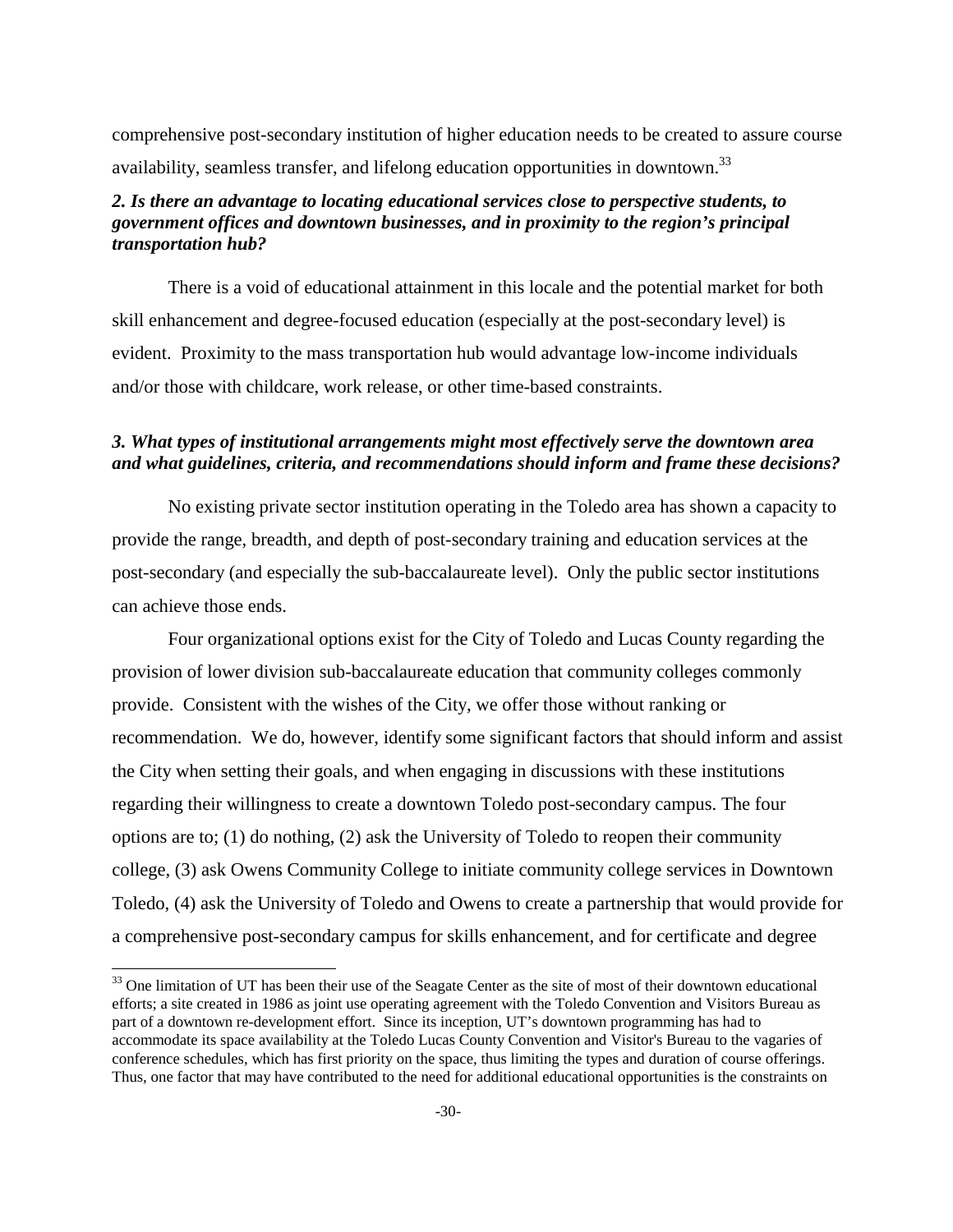attainment. Each of the four program options is described below.

#### **Option 1: Do Nothing**

The future of Toledo requires that its workforce possess the information age skills so that Toledo businesses can compete in a global marketplace of goods and services. The citizenry near to Downtown, who constitute the largest cluster of poor people in the City and County, need ready access to the general and technical education programs, and workforce training offered in a comprehensive community college. The workers in businesses and the public sector downtown also need access to a post-secondary institution to complete their Baccalaureate (and initiate graduate) degrees and to upgrade their skills in a timely manner and convenient site.

Failing to act would result in the continued outflow of economic benefits from the City and County to adjacent counties, depriving the City and County of the economic impacts and multiplier effects that could contribute to the economic revitalization of downtown, and resulting in lost revenues to the City and County tax coffers. Further, if the City of Toledo and Lucas County fail to act affirmatively to create an entity in Downtown Toledo, it may only accelerate the flight of well-educated workers to the ring suburbs, evident in Tables 10 and 11.

#### **Option 2: Ask the University of Toledo to Reopen their Community College.**

For thirty-seven years, UT operated ComTech as a separate academic college within UT. Other colleges included Law, Pharmacy, Engineering, Education, Arts and Sciences, Business, and University College (which has continued to deliver continuing education and other nontraditional degree programs and services through outreach to the community). UT closed ComTech but through its various other colleges continues to offer the same Associate's degrees UT offered at ComTech prior to its creation.

For UT to reopen its Community and Technical College would require that UT seriously examine its fee structure. Deductive evidence from this analysis, the professional literature, and common sense suggests that fee levels affect decisions to attend, retention, and degree completion rates for students—especially low-income students. Owens Community College's tuition for its degree programs is \$75 per hour, compared to UT's \$150.16. The functions and internal culture of a comprehensive community college are much different than that of a comprehensive

UT due to its previous investment in downtown redevelopments.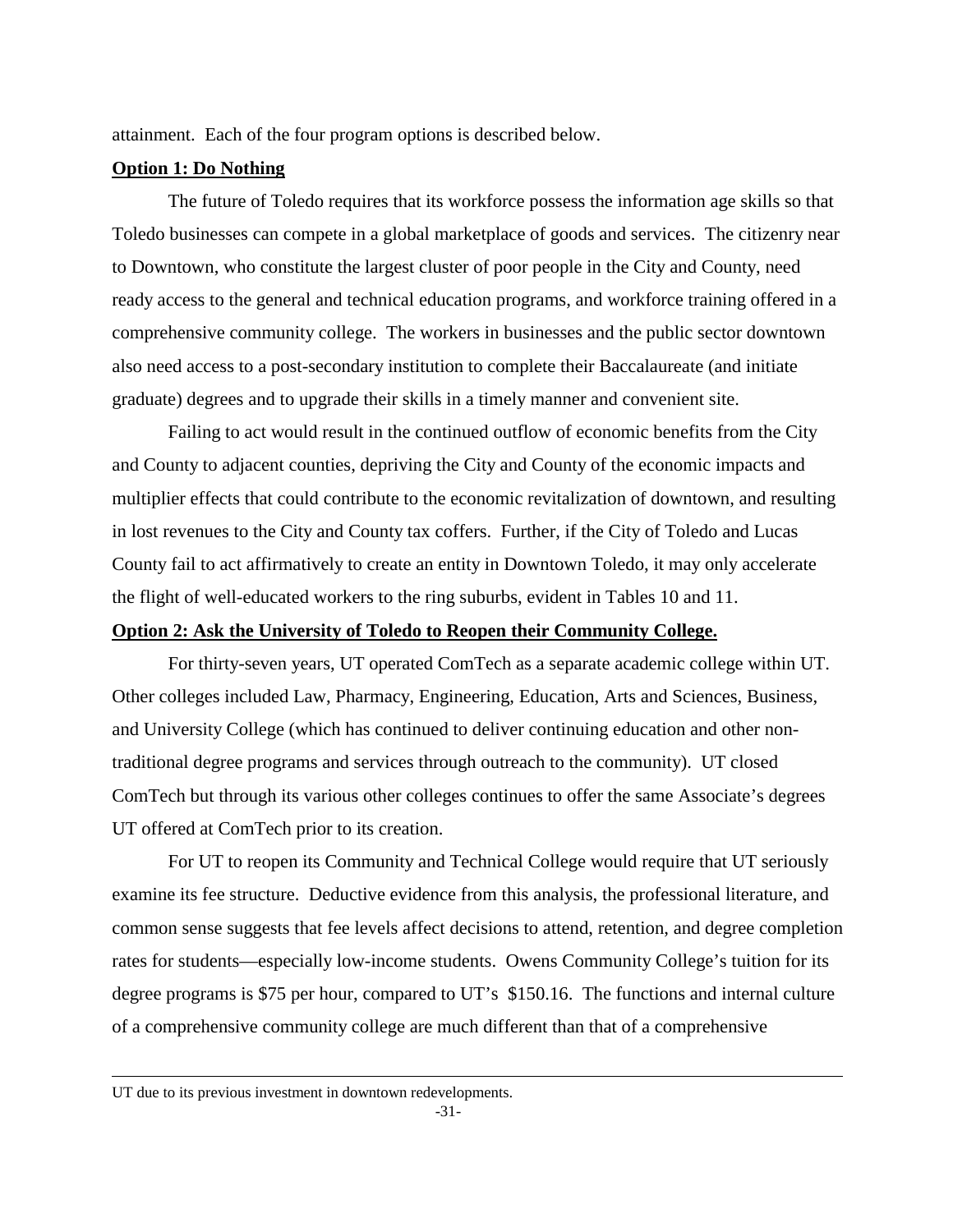university that has a wide array of academic programs, including many at the master's, professional, and doctoral levels. To create a new ComTech that would have the same fee structure as Owens Community College would require a different full-time faculty to student ratio than currently exists on the Bancroft campus, and a fee structure similar to that Owens presently has in place. This means UT would create an entity in Downtown Toledo that would directly compete with the general education offerings existing in its Arts and Sciences College. Such a move would not make sense relative to UT's own Bancroft (and other baccalaureate) campus.

Advantages of UT re-opening a sub-baccalaureate campus include:

- Existing downtown facilities, and therefore, UT could offer sub-baccalaureate courses without having to secure state capital improvement moneys.
- Co-locating education programs with community outreach and the counseling and remedial skills divisions of University College could facilitate and coordinate skills enhancement, workforce training services, and institutional and regional economic development activities.
- Assuring a continuity of curriculum and academic expectations with baccalaureate institutions. Further, it would allow a single entity to provide transcript programs. Associate and Baccalaureate training in a single location would enhance program availability for a wider range of students and potentially increase student retention beyond the Associate level.
- A greater percentage of Ph.D. faculty and of full-time faculty to teach their general education courses.

Potential disadvantages include:

- A failure of the research University administration and faculty to sufficiently support programs on this "branch campus." The belief that this occurred with ComTech is widely held in the community. UT might re-assure the community if this campus had a separate or dedicated budget and an administrative provost answering only to the President of the University.
- Failure to recruit effectively in low-income neighborhoods and/or a perception in the aftermath of the closure of ComTech, that UT is not interested in attracting students from such communities.

### **Option 3. Ask Owens to Initiate a Community College Campus Downtown.**

The City and County could ask Owens Community College to initiate a Downtown Toledo Campus, in addition to its existing Perrysburg and Findlay campuses. The move would fill the void in downtown development and create greater access for continuing education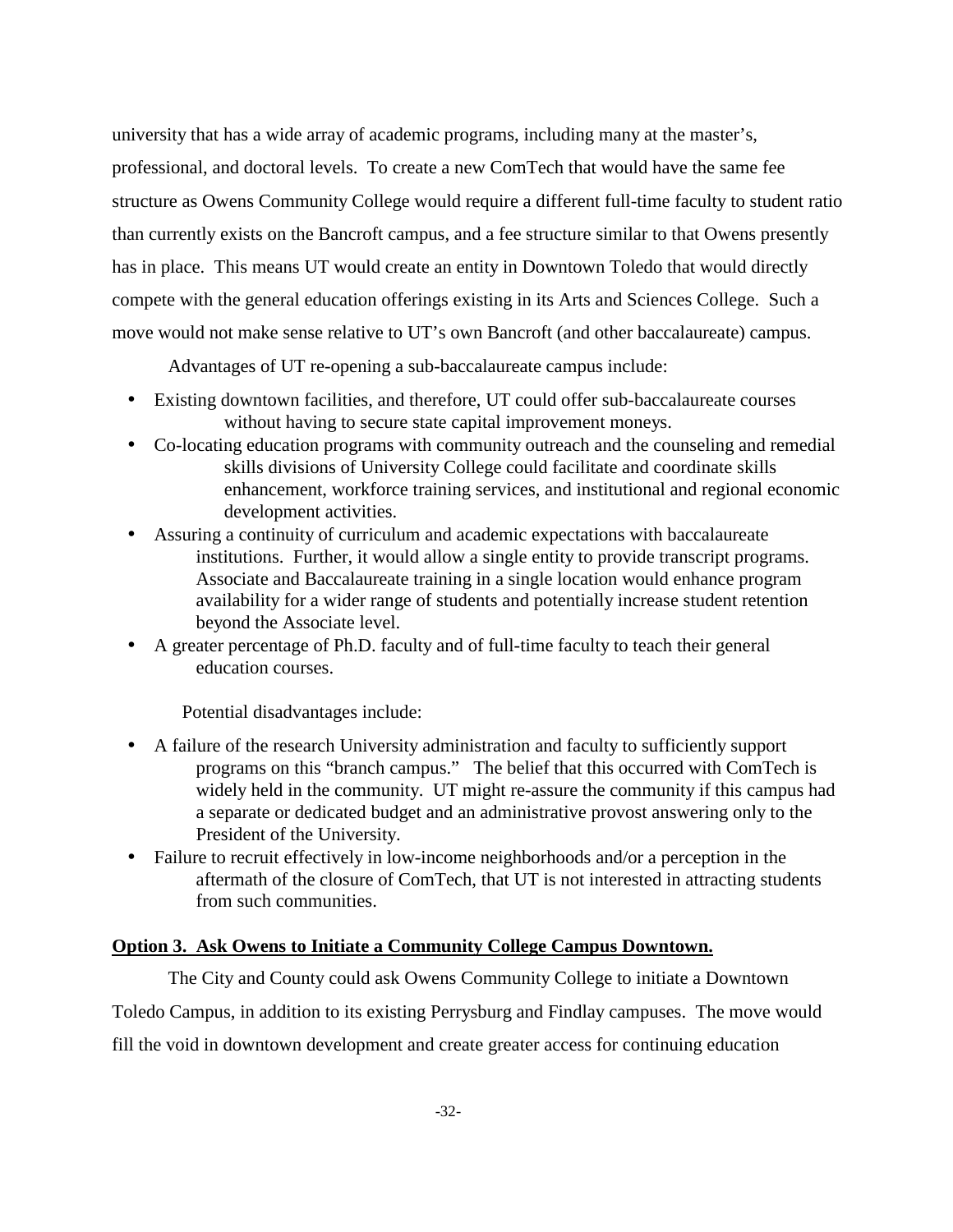students as well as new students living in close proximity to the downtown campus. Advantages of Owens opening a downtown campus include:

- Their primary mission is to provide post-secondary and Associate level education.
- Their principal recruitment focus is on students whose previous attainment is similar to those in the downtown area
- A single entity would responsible for sub-baccalaureate education to work with both the secondary schools and 4-year institutions to promote transfer and seamless articulation.
- Low tuition.
- A wide array of vocational and technical curricula.

Potential disadvantages include:

- No existing downtown facilities and an entrenched capital improvement plan for their existing campuses.
- If they are unable to provide applied technology and laboratory courses in a downtown site and only offer some courses downtown and then require students to take others at the Oregon/Perrysburg campus, this would undermine the goal of reducing transit and time concerns and undercut the economic advantages to the City in terms of economic development and revitalization, and tax revenue generation.

# **Option 4: Ask the University of Toledo and Owens to Initiate a Partnership that Would Provide for a Comprehensive Post-Secondary Campus for Skills Enhancement, Including Certificate and Various Degree Attainment.**

Each institution has its relative strengths and potentially brings specialized resources to a partnership. Unfortunately a review of past history shows a level of competition and acrimony between the institutions that is not healthy. It is this history that the current leaders are trying to overcome. The University of Toledo has created effective partnerships with other baccalaureate and graduate institutions in Northwest Ohio. Each institution has participated in community outreach and workforce training programs, including partnerships formulated by non-profit institutions such as the Private Industry Collaborative. It is possible that a working relationship between the two institutions might be established. While there may be several advantages to the City, its residents, and even some students of the respective institutions<sup>34</sup> to such a partnership,

<sup>&</sup>lt;sup>34</sup> For example, baccalaureate students might want to gain or update their vocational skills while continuing to seek their baccalaureate degrees—learning a simple computer program or gain the ability to drive a truck while also pursuing a BA. On the other hand, the ability of working class students not otherwise exposed to professional scholarship might benefit by learning about research, securing mentorships with full-time faculty, securing more challenging courses early in their academic careers, and/or expanding their intellectual horizons while assuring their basic ability to repay loans and/or support a family if they were to interact with well-established full-time research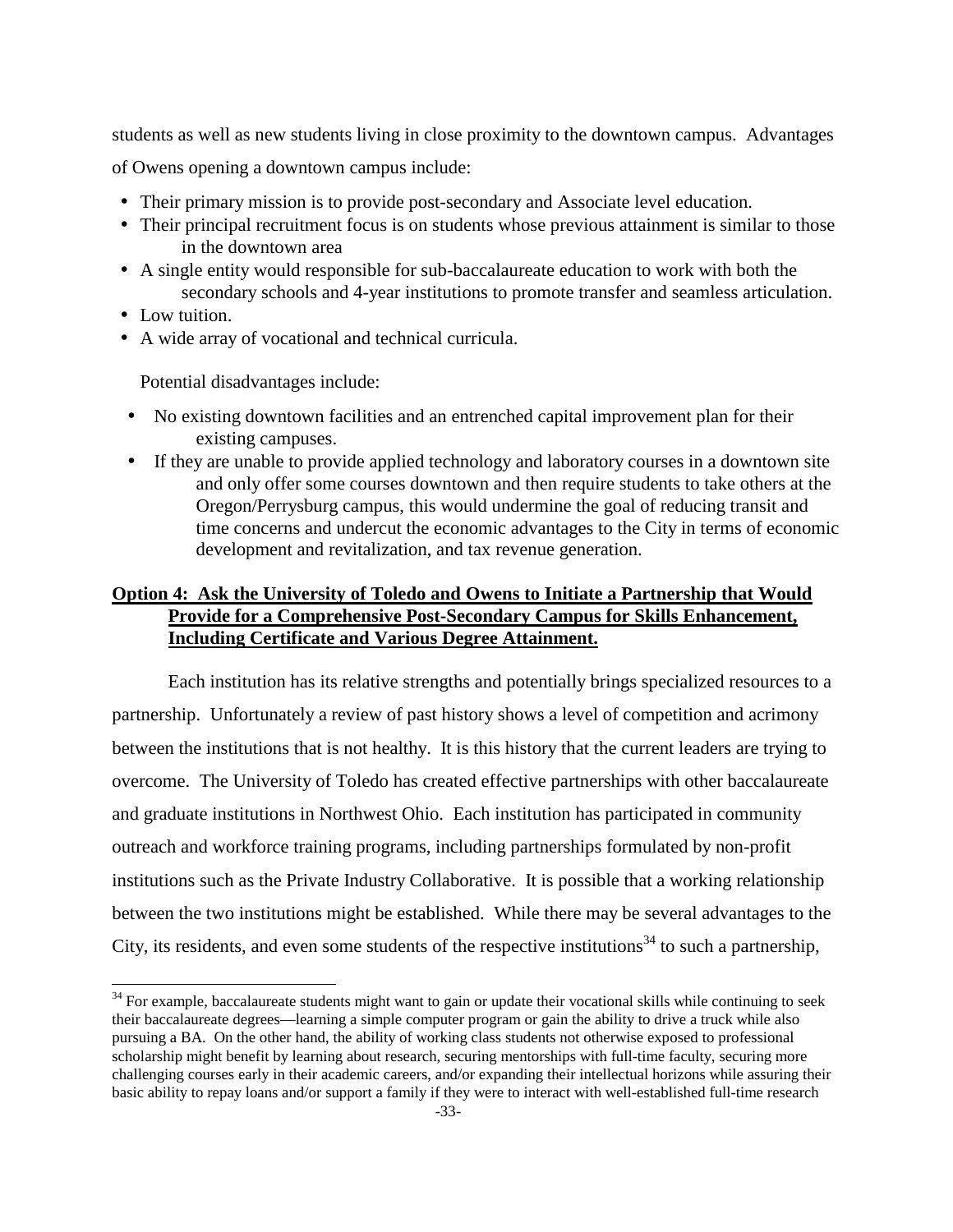from the institutional perspective there is very little incentive for either institution to enter such a relationship and the significant history of acrimony makes such a relationship improbable.

If the City and other interested parties such as the Port Authority, Regional Growth Partnership, Chamber of Commerce, and others bring pressure to bear, UT and Owens might find a way to work in complementary manners within the downtown area, if not in formal partnership. The most effective strategy for promoting such a working relationship would be to identify the relative strengths of each. Owens brings a commitment to open-access education, low tuition, and a wide array of technical and vocational courses. UT brings a strong, well-credentialed, fulltime faculty, and curricular standards in general education courses that effectively prepare students for post-Associate degree learning—a very important factor if we remember that the goal is life-long learning and continuous skill enhancement. Potential impediments include strong antagonism between the faculty toward the other institution, significant tuition differences, and an overlap of tutorial, remedial, and some vocational programs. There would also be significant issues of administrative purviews and responsibilities in such an arrangement. Any attempt to bring these institutions together should involve not only the administrators, but as we have seen with other local partnerships, the faculty of these institutions, so that they can work to establish common understandings and standards, and can work toward complementary outcomes. Broadbased involvement to produce common expectations and understandings, as the research literature shows, is the key to success in inter-institutional partnerships.

Upon initial reflection, the likelihood of success in creating such a partnership may seem limited. Yet significantly, the Study Team found that the executive leadership at *both* public higher education institutions is committed to finding answers on behalf of the citizens of Downtown Toledo and Lucas County. Interim UT President William Decatur noted:

The University of Toledo is committed to partnering with Owens Community College and the private and public sector leadership to provide the fullest range possible of postsecondary education and services to the people of Toledo. Our roots are in Toledo. We are an urban university and proud to have that mission. For the first 100 years of our history, we were a municipal university directly supported by the City. We will always be committed to Toledo.

The citizens of Toledo, particularly downtown Toledo, deserve the widest range and best quality of academic programs and services. To this end, we look forward to partnering with

university faculty in their general education courses.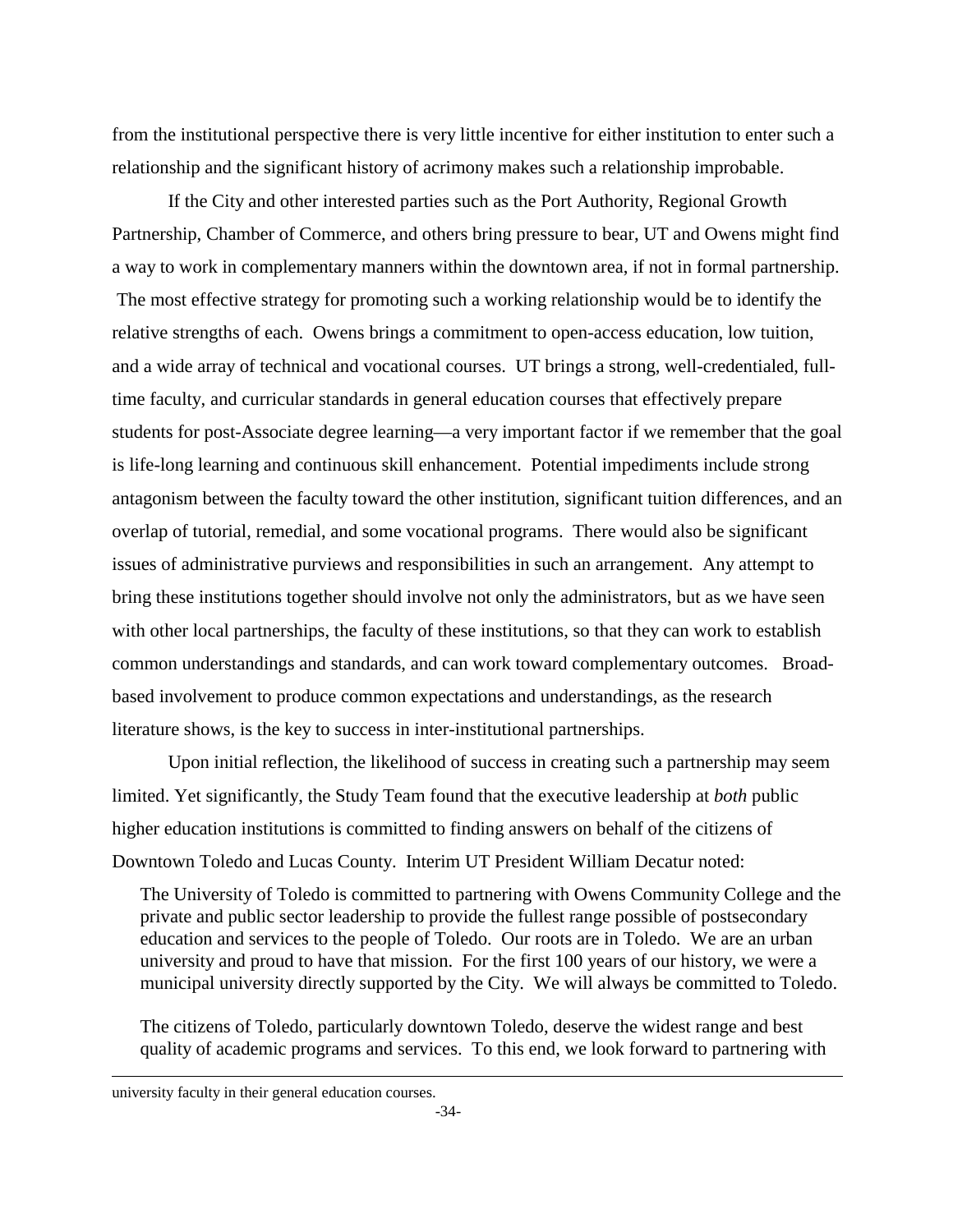Owens Community College to dramatically improve transfer and articulation for students attending both institutions. We also look forward to providing the lifelong learning services and programs that older adult students need to be competitive in the Information Age.

Owens Community College President Dan Brown also indicated a strong desire to partner with business and civic leaders in Downtown Toledo, and to have his institution intimately involved in the training and retraining needs of businesses in the City of Toledo and Lucas County. President Brown is well aware of the need for Toledo to have the best retraining, lifelong learning system it can possibly have. In interviews with the Study Team, he indicated a desire to move beyond the distrust and unrestrained competition between UT and Owens.

It is time to assure the goals of lifelong education, to improve human capital infrastructure, and to help revitalize Downtown Toledo by creating a major new continuing education facility. Other areas of Ohio and the nation are moving forward, Toledo must do so as well.